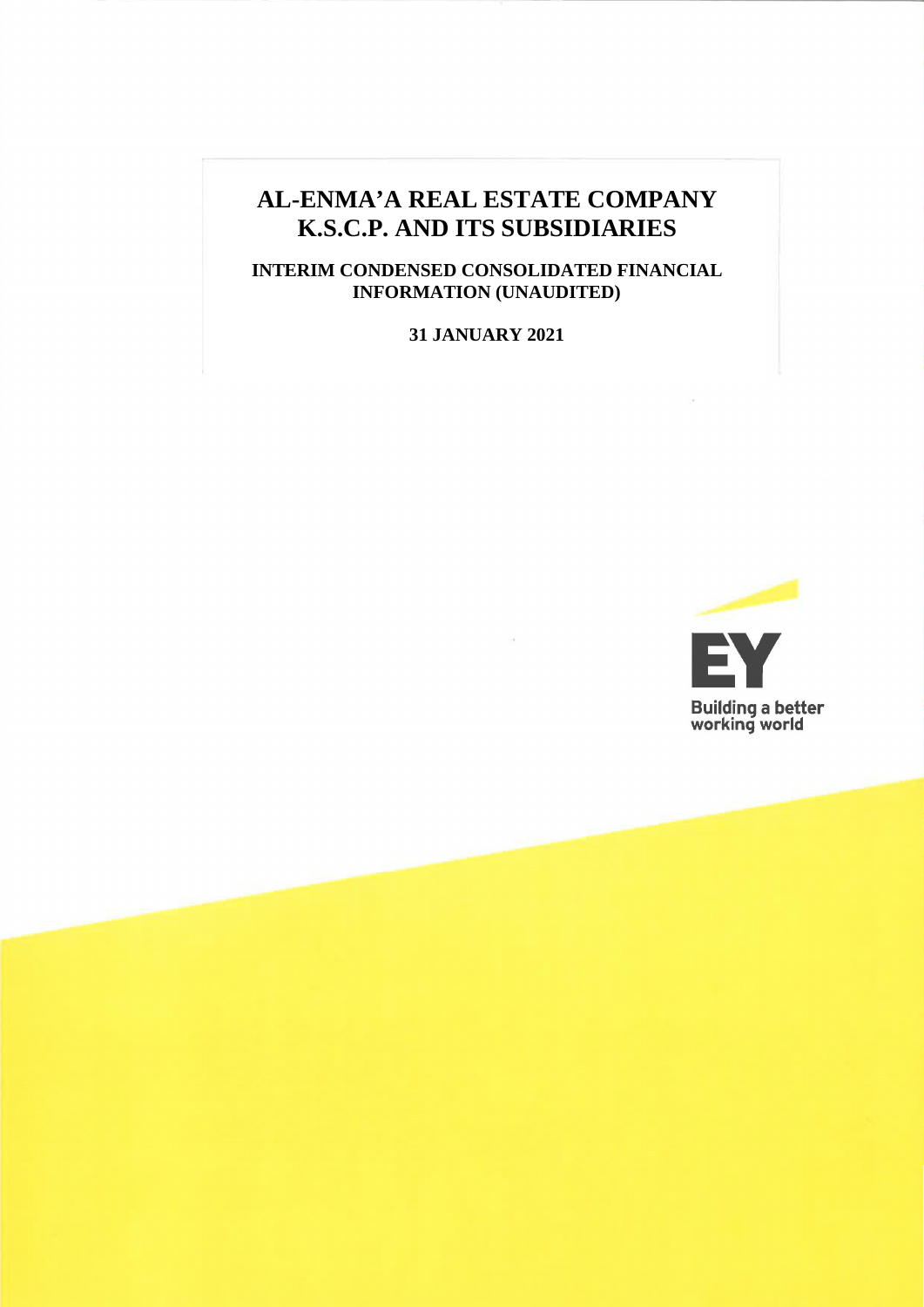

Ernst & Young Al Aiban, Al Osaimi & Partners P.O. Box 74 18–20th Floor, Baitak Tower Ahmed Al Jaber Street Safat Square 13001, Kuwait

Tel: +965 2295 5000 Fax: +965 2245 6419 kuwait@kw.ey.com ey.com/mena

# **REPORT ON REVIEW OF INTERIM CONDENSED CONSOLIDATED FINANCIAL INFORMATION TO THE BOARD OF DIRECTORS OF AL ENMA'A REAL ESTATE COMPANY K.S.C.P.**

#### *Introduction*

We have reviewed the accompanying interim condensed consolidated statement of financial position of Al-Enma'a Real Estate Company K.S.C.P. (the "Parent Company") and its subsidiaries (collectively "the Group") as at 31 January 2021, and the related interim condensed consolidated statement of income, statement of comprehensive income, statement of changes in equity and statement of cash flows for the three-month period then ended. The management of the Parent Company is responsible for the preparation and presentation of this interim condensed consolidated financial information in accordance with International Accounting Standard 34: Interim Financial Reporting ("IAS 34"). Our responsibility is to express a conclusion on this interim condensed consolidated financial information based on our review.

#### *Scope of Review*

We conducted our review in accordance with International Standard on Review Engagements 2410, 'Review of Interim Financial Information Performed by the Independent Auditor of the Entity'. A review of interim financial information consists of making inquiries, primarily of persons responsible for financial and accounting matters, and applying analytical and other review procedures. A review is substantially less in scope than an audit conducted in accordance with International Standards on Auditing and consequently does not enable us to obtain assurance that we would become aware of all significant matters that might be identified in an audit. Accordingly, we do not express an audit opinion.

#### *Conclusion*

Based on our review, nothing has come to our attention that causes us to believe that the accompanying interim condensed consolidated financial information is not prepared, in all material respects, in accordance with IAS 34.

#### **Report on Other Legal and Regulatory Requirements**

Furthermore, based on our review, the interim condensed consolidated financial information is in agreement with the books of account of the Parent Company. We further report that, to the best of our knowledge and belief, we have not become aware of any violations of the Companies Law No. 1 of 2016, as amended, and its executive regulations, as amended, or of the Parent Company's Memorandum of Incorporation and Articles of Association during the three-month period ended 31 January 2021 that might have had a material effect on the business of the Parent Company or on its financial position.

We further report that, during the course of our review, to the best of our knowledge and belief, we have not become aware of any violations of the provisions of Law No. 7 of 2010 concerning the Capital Markets Authority and its related regulations during the three-month period ended 31 January 2021 that might have had a material effect on the business of the Parent Company or on its financial position.

BADER A. AL ABDULJADER LICENSE NO. 207 A EY AL AIBAN, AL OSAIMI & PARTNERS

14 March 2021 Kuwait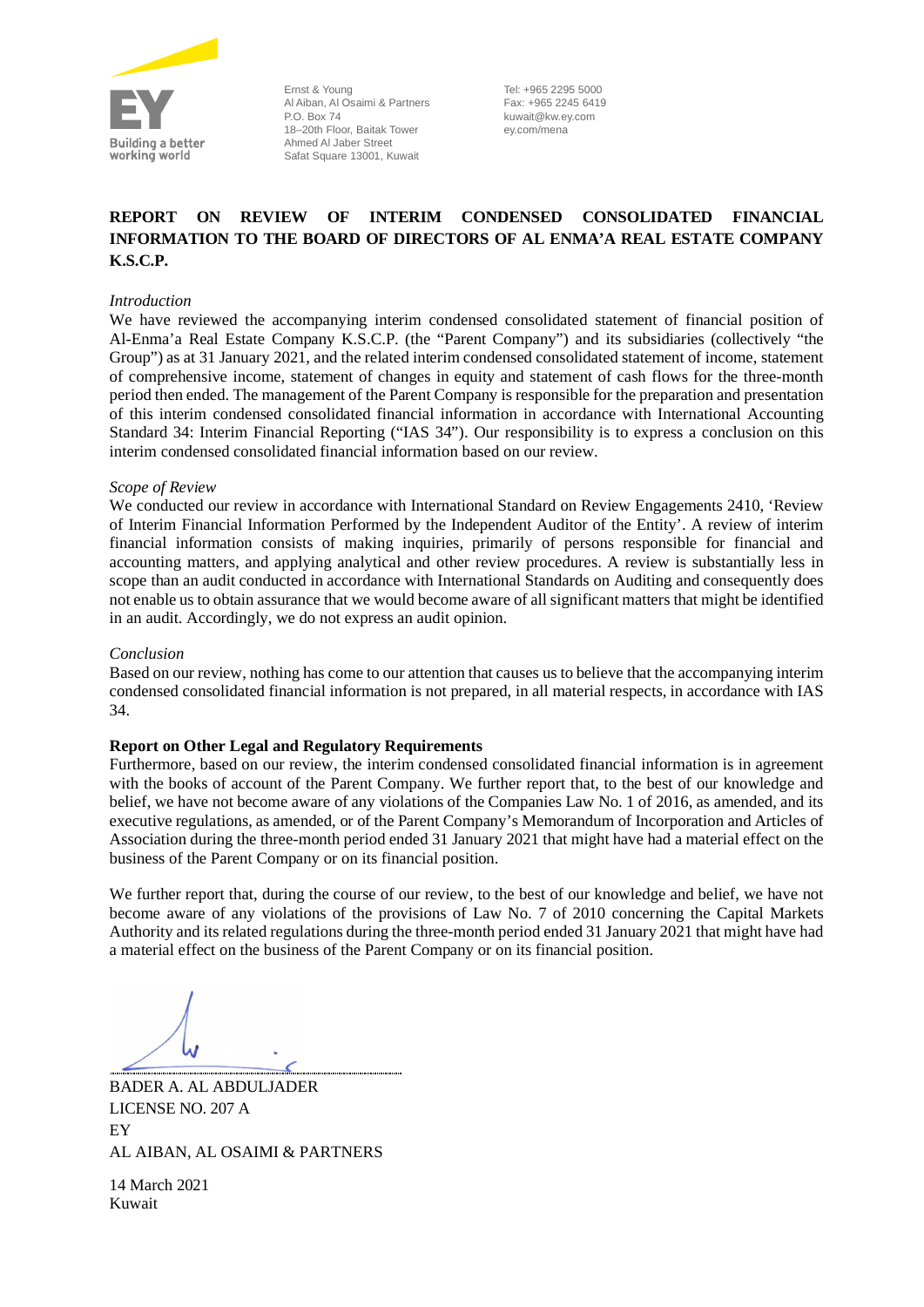# INTERIM CONDENSED CONSOLIDATED STATEMENT OF INCOME (UNAUDITED)

For the period ended 31 January 2021

|                                                                                                   |      | Three months ended<br>31 January |                   |  |
|---------------------------------------------------------------------------------------------------|------|----------------------------------|-------------------|--|
|                                                                                                   | Note | 2021<br>KD                       | 2020<br><b>KD</b> |  |
| <b>REVENUES</b>                                                                                   |      |                                  |                   |  |
| Revenue from services rendered                                                                    |      | 1,936,566                        | 2,153,265         |  |
| Revenue from real estate activities                                                               |      | 500,834                          | 599,141           |  |
| Revenue from construction contracts                                                               |      | 338,830                          | 131,744           |  |
|                                                                                                   |      | 2,776,230                        | 2,884,150         |  |
| <b>COST OF REVENUES</b>                                                                           |      |                                  |                   |  |
| Cost of services rendered                                                                         |      | 1,563,668                        | 1,609,821         |  |
| Cost of real estate activities                                                                    |      | 102,133                          | 55,638            |  |
| Cost of construction contracts                                                                    |      | 429,562                          | 192,518           |  |
|                                                                                                   |      | 2,095,363                        | 1,857,977         |  |
| <b>GROSS PROFIT</b>                                                                               |      | 680,867                          | 1,026,173         |  |
| Allowance for expected credit losses                                                              |      | (7,567)                          | (178, 427)        |  |
| General and administrative expenses                                                               |      | (337, 831)                       | (407, 674)        |  |
| PROFIT FROM OPERATIONS                                                                            |      | 335,469                          | 440,072           |  |
| Share of results of associates                                                                    |      |                                  | 5,919             |  |
| Net investment income                                                                             |      | 18,754                           | 42,120            |  |
| Other income                                                                                      |      | 77,292                           | 33,330            |  |
| Finance costs on murabaha payables                                                                |      | (70,008)                         | (123, 241)        |  |
| Finance costs on lease liabilities                                                                |      | (59,259)                         | (97, 326)         |  |
| <b>PROFIT FOR THE PERIOD BEFORE PROVISION FOR</b><br>NATIONAL LABOUR SUPPORT TAX (NLST) AND ZAKAT |      | 302,248                          | 300,874           |  |
| <b>NLST</b>                                                                                       |      | (7, 389)                         | (14,047)          |  |
| Zakat                                                                                             |      | (2,955)                          | (5,619)           |  |
| <b>PROFIT FOR THE PERIOD</b>                                                                      |      | 291,904                          | 281,208           |  |
| <b>BASIC AND DILUTED EARNINGS PER SHARE</b>                                                       | 5    | $0.65$ fils                      | $0.62$ fils       |  |
|                                                                                                   |      |                                  |                   |  |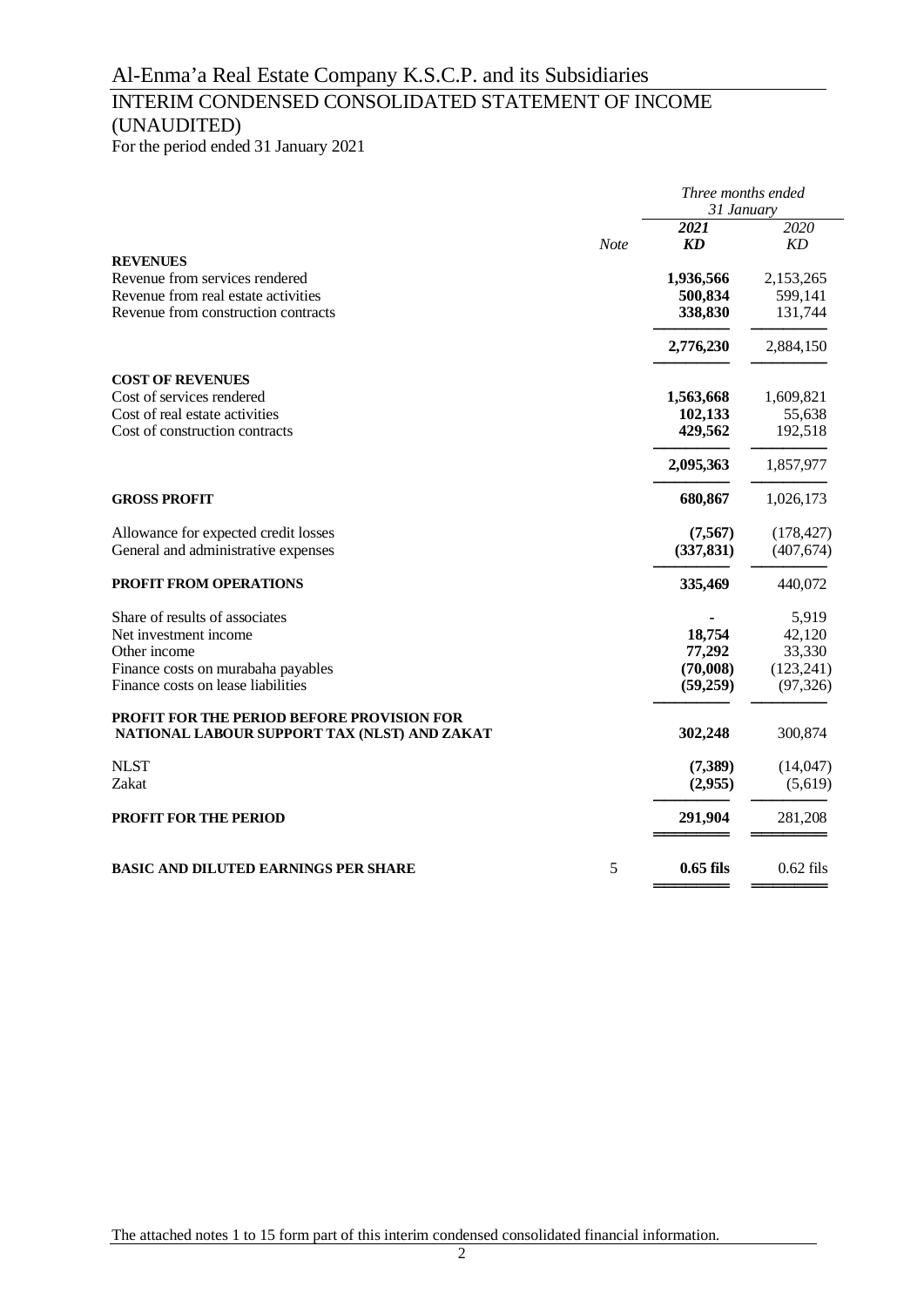# INTERIM CONDENSED CONSOLIDATED STATEMENT OF COMPREHENSIVE INCOME (UNAUDITED)

For the period ended 31 January 2021

|                                                                                                                       | Three months ended |         |  |
|-----------------------------------------------------------------------------------------------------------------------|--------------------|---------|--|
|                                                                                                                       | 31 January         |         |  |
|                                                                                                                       | 2021               | 2020    |  |
|                                                                                                                       | KD                 | KD      |  |
| Profit for the period                                                                                                 | 291,904            | 281,208 |  |
| Other comprehensive income                                                                                            |                    |         |  |
| Items that are or may be reclassified to interim condensed consolidated statement of<br>income in subsequent periods: |                    |         |  |
| Exchanges differences on translation of foreign operation                                                             |                    | 117     |  |
| Other comprehensive income for the period                                                                             |                    | 117     |  |
| <b>TOTAL COMPREHENSIVE INCOME FOR THE PERIOD</b>                                                                      | 291,904            | 281,325 |  |
|                                                                                                                       |                    |         |  |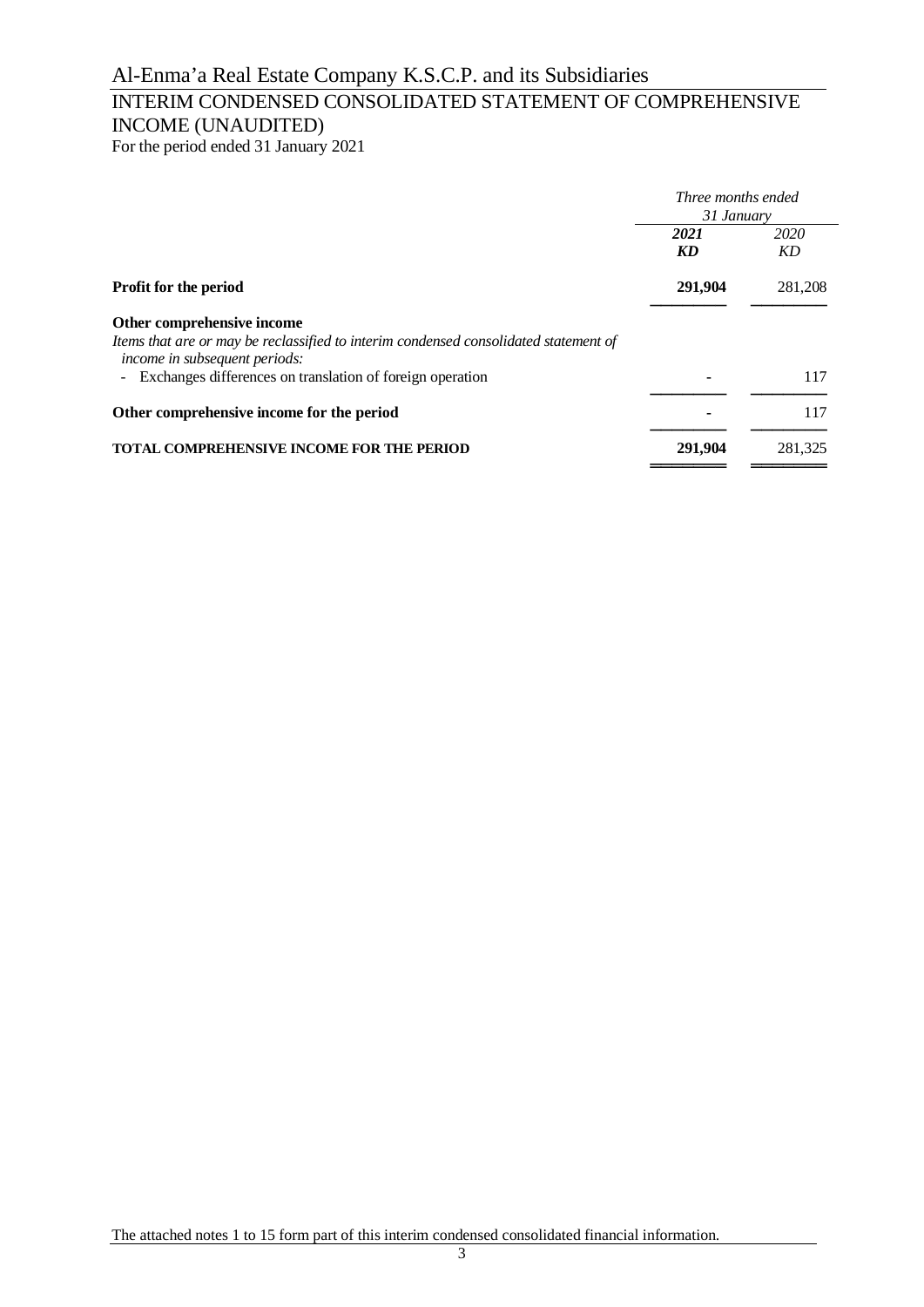# Al-Enma'a Real Estate Company K.S.C.P. and its Subsidiaries INTERIM CONDENSED CONSOLIDATED STATEMENT OF FINANCIAL POSITION (UNAUDITED) As at 31 January 2021

|                                                                                                           |                  |              | (Audited)      |              |
|-----------------------------------------------------------------------------------------------------------|------------------|--------------|----------------|--------------|
|                                                                                                           |                  | 31 January   | 31 October     | 31 January   |
|                                                                                                           |                  | 2021         | 2020           | 2020         |
|                                                                                                           | <b>Notes</b>     | <b>KD</b>    | KD             | KD           |
| <b>ASSETS</b>                                                                                             |                  |              |                |              |
| <b>Non-current assets</b>                                                                                 |                  |              |                |              |
| Property, plant and equipment                                                                             |                  | 248,557      | 283,229        | 395,555      |
| Investment properties<br>Investment in associates                                                         | 6                | 41,138,050   | 41,138,050     | 42,443,004   |
|                                                                                                           |                  | 9,795        | 9,795          | 1,723,772    |
| Financial assets at fair value through other comprehensive income<br>Accounts receivable and other assets |                  | 1,111,587    | 1,111,587      | 1,993,508    |
| Right of use assets                                                                                       |                  | 673,830      | 673,830        | 414,734      |
|                                                                                                           |                  | 5,475,099    | 5,893,699      | 7,514,670    |
|                                                                                                           |                  | 48,656,918   | 49,110,190     | 54,485,243   |
| <b>Current assets</b>                                                                                     |                  |              |                |              |
| Inventories                                                                                               |                  | 124,361      | 126,695        | 133,828      |
| Financial assets at fair value through profit or loss                                                     |                  | 1,757        | 1,837          | 2,929        |
| Contract assets                                                                                           |                  | 3,782,205    | 3,463,376      | 4,113,974    |
| Accounts receivable and other assets                                                                      |                  | 12,294,374   | 12,788,217     | 12,422,517   |
| Investment deposits                                                                                       | $\boldsymbol{7}$ | 6,853,616    | 6,903,616      | 5,603,616    |
| Bank balances and cash                                                                                    | $\overline{7}$   | 686,331      | 2,046,511      | 1,596,049    |
|                                                                                                           |                  | 23,742,644   | 25,330,252     | 23,872,913   |
| <b>TOTAL ASSETS</b>                                                                                       |                  | 72,399,562   | 74,440,442     | 78,358,156   |
| <b>EQUITY AND LIABILITIES</b>                                                                             |                  |              |                |              |
| <b>Equity</b>                                                                                             |                  |              |                |              |
| Share capital                                                                                             |                  | 45,053,468   | 45,053,468     | 45,053,468   |
| Share premium                                                                                             |                  | 176,642      | 176,642        | 176,642      |
| Statutory reserve                                                                                         |                  | 8,384,971    | 8,384,971      | 8,384,971    |
| Voluntary reserve                                                                                         |                  | 4,479,673    | 4,479,673      | 4,479,673    |
| Foreign currency translation reserve                                                                      |                  |              |                | 33,785       |
| Cumulative changes in fair value reserve                                                                  |                  | (3,082,215)  | (3,082,215)    | (2,295,938)  |
| <b>Accumulated losses</b>                                                                                 |                  | (11,059,440) | (11, 351, 344) | (10,610,498) |
| <b>TOTAL EQUITY</b>                                                                                       |                  | 43,953,099   | 43,661,195     | 45,222,103   |
| <b>Non-current liabilities</b>                                                                            |                  |              |                |              |
| Employees' end of service benefits                                                                        |                  | 1,783,836    | 1,798,160      | 1,780,392    |
| Murabaha payables                                                                                         |                  | 3,463,941    | 3,742,041      | 4,416,000    |
| Accounts payable and other liabilities                                                                    |                  | 4,663,342    | 4,712,772      | 4,896,031    |
| Lease liabilities                                                                                         |                  | 2,860,514    | 2,825,215      | 5,632,461    |
|                                                                                                           |                  | 12,771,633   | 13,078,188     | 16,724,884   |
| <b>Current liabilities</b>                                                                                |                  |              |                |              |
| Contract liabilities                                                                                      |                  | 252,082      | 255,545        | 219,547      |
| Murabaha payables                                                                                         |                  | 5,994,109    | 7,238,597      | 7,579,619    |
| Accounts payable and other liabilities                                                                    |                  | 7,440,803    | 7,484,707      | 6,950,542    |
| Lease liabilities                                                                                         |                  | 1,987,836    | 2,722,210      | 1,661,461    |
|                                                                                                           |                  | 15,674,830   | 17,701,059     | 16,411,169   |
| <b>TOTAL LIABILITIES</b>                                                                                  |                  | 28,446,463   | 30,779,247     | 33,136,053   |
| TOTAL EQUITY AND LIABILITIES                                                                              |                  | 72,399,562   | 74,440,442     | 78,358,156   |

Saleh Turki Saleh Al-Khamis Chairman

The attached notes 1 to 15 form part of this interim condensed consolidated financial information.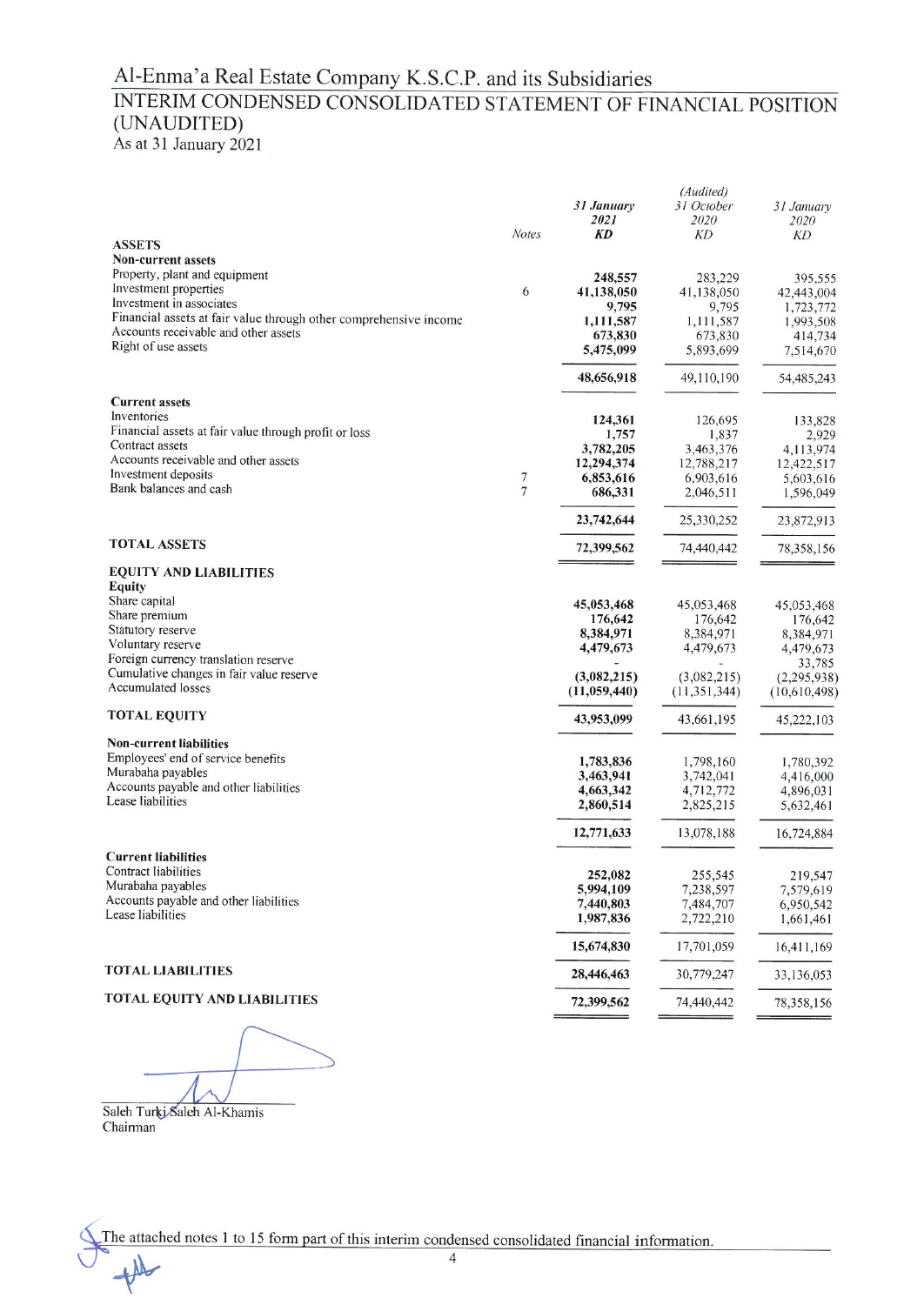# INTERIM CONDENSED CONSOLIDATED STATEMENT OF CHANGES IN EQUITY (UNAUDITED)

For the period ended 31 January 2021

|                                                                                                     | <b>Share</b><br>capital<br>KD | <b>Share</b><br>premium<br>KD | <i>Statutory</i><br>reserve<br><b>KD</b> | Voluntary<br>reserve<br>KD | Foreign<br>currency<br>translation<br>reserve<br>KD | Cumulative<br>changes in<br>fair value<br>reserve<br>KD | Accumulated<br>losses<br><b>KD</b> | Total<br>KD                  |
|-----------------------------------------------------------------------------------------------------|-------------------------------|-------------------------------|------------------------------------------|----------------------------|-----------------------------------------------------|---------------------------------------------------------|------------------------------------|------------------------------|
| As at 1 November 2020 (Audited)<br>Profit for the period<br>Other comprehensive loss for the period | 45,053,468                    | 176,642                       | 8,384,971                                | 4,479,673                  |                                                     | (3,082,215)                                             | (11, 351, 344)<br>291,904          | 43,661,195<br>291,904        |
| Total comprehensive income for the period                                                           |                               |                               |                                          |                            |                                                     |                                                         | 291,904                            | 291,904                      |
| As at 31 January 2021                                                                               | 45,053,468                    | 176,642                       | 8,384,971                                | 4,479,673                  |                                                     | (3,082,215)                                             | (11,059,440)                       | 43,953,099                   |
| As at 1 November 2019 (Audited)<br>Profit for the period<br>Other comprehensive loss for the period | 45,053,468                    | 176,642                       | 8,384,971                                | 4,479,673                  | 33,668<br>117                                       | (2,295,938)                                             | (10,891,706)<br>281,208            | 44,940,778<br>281,208<br>117 |
| Total comprehensive (loss) income for the period                                                    |                               |                               |                                          | $\blacksquare$             | 117                                                 |                                                         | 281,208                            | 281,325                      |
| As at 31 January 2020                                                                               | 45,053,468                    | 176,642                       | 8,384,971                                | 4,479,673                  | 33,785                                              | (2,295,938)                                             | (10,610,498)                       | 45,222,103                   |

The attached notes 1 to 15 form part of this interim condensed consolidated financial information.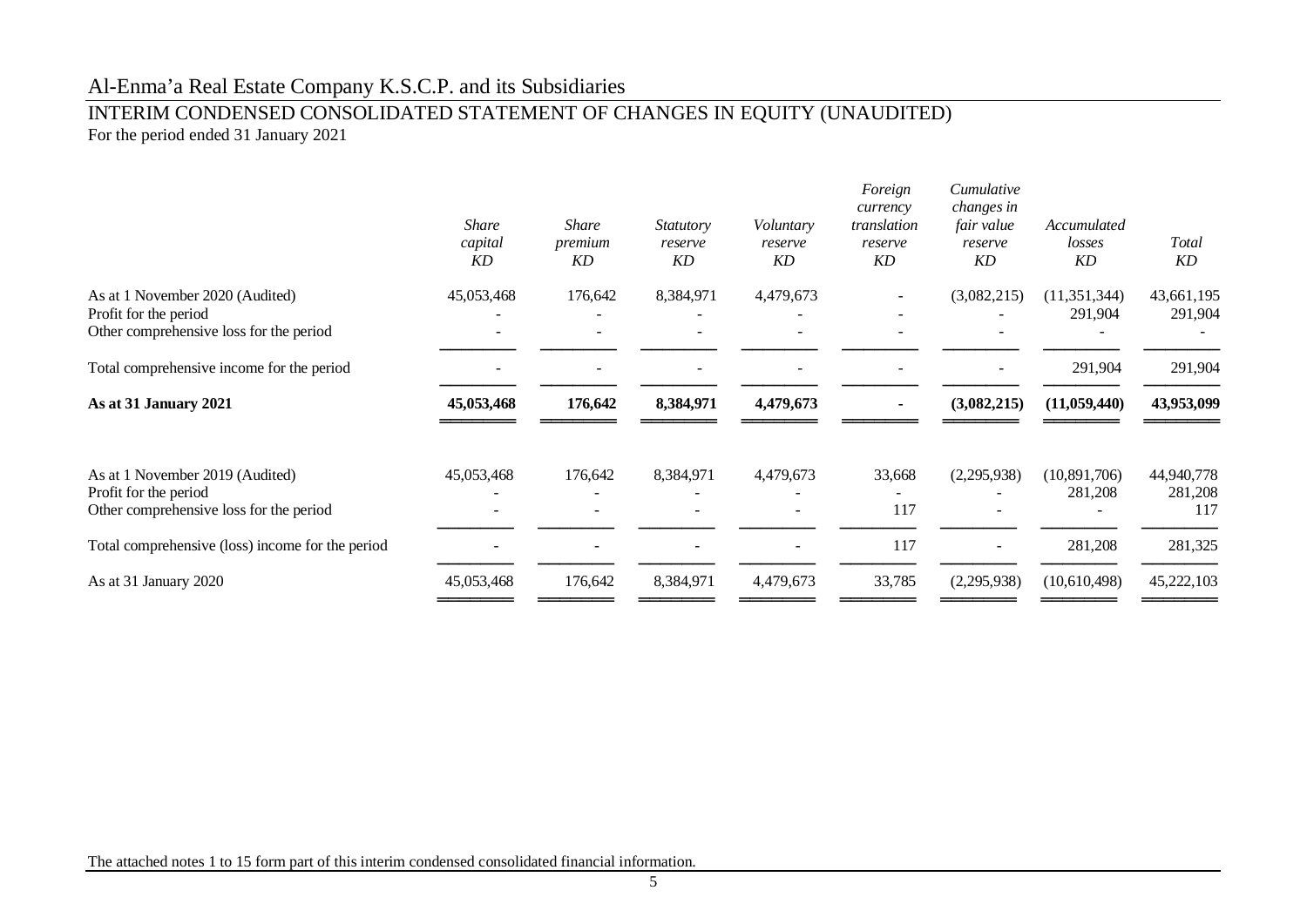# INTERIM CONDENSED CONSOLIDATED STATEMENT OF CASH FLOWS (UNAUDITED)

For the period ended 31 January 2021

| $\frac{1}{2}$ of the period ended 31 January 2021                                         |             | Three months ended<br>31 January |                       |
|-------------------------------------------------------------------------------------------|-------------|----------------------------------|-----------------------|
|                                                                                           | <b>Note</b> | 2021<br>KD                       | 2020<br>KD            |
| <b>OPERATING ACTIVITIES</b>                                                               |             |                                  |                       |
| Profit for the period before provision for National Labor Support Tax (NLST) and<br>Zakat |             | 302,248                          | 300,874               |
| Non-cash adjustments to reconcile (loss) profit for the period to net cash flows:         |             |                                  |                       |
| Depreciation on property, plant and equipment and right of use assets                     |             | 453,272                          | 572,188               |
| Gain on disposal of property, plant and equipment                                         |             |                                  | (20, 475)             |
| Share of results of associates                                                            |             |                                  | (5,919)               |
| Net investment income                                                                     |             | (18,754)                         | (42, 120)             |
| Allowance for expected credit losses                                                      |             | 7,567                            | 178,427               |
| Provision for employees' end of service benefits                                          |             | 69,285                           | 91,750                |
| Finance costs on murabaha payables                                                        |             | 70,008                           | 123,241               |
| Finance costs on murabaha payables under cost of real estate activities                   |             | 10,913                           | 22,509                |
| Finance costs on lease liabilities                                                        |             | 59,259                           | 97,326                |
|                                                                                           |             | 953,798                          | 1,317,801             |
| Changes in working capital:                                                               |             |                                  |                       |
| Inventories                                                                               |             | 2,334                            | 33                    |
| Contract assets<br>Contract liabilities                                                   |             | (335,367)<br>(3,463)             | (129, 221)<br>(2,522) |
| Accounts receivable and other assets                                                      |             | 502,814                          | (29,794)              |
| Accounts payable and other liabilities                                                    |             | (171,204)                        | (279, 340)            |
| Cash flows from operations                                                                |             | 948,912                          | 876,957               |
| Employees' end of service benefits paid                                                   |             | (83,609)                         | (9,931)               |
| Net cash flows from operating activities                                                  |             | 865,303                          | 867,026               |
| <b>INVESTING ACTIVITIES</b>                                                               |             |                                  |                       |
| Additions to property, plant and equipment                                                |             |                                  | (2,558)               |
| Proceeds from disposal of property, plant and equipment                                   |             |                                  | 24,425                |
| Proceeds from liquidation of investment deposits                                          |             |                                  | 200,000               |
| Profit from investment deposits received                                                  |             | 18,834                           | 41,878                |
| Net cash flows from investing activities                                                  |             | 18,834                           | 263,745               |
| <b>FINANCING ACTIVITIES</b>                                                               |             |                                  |                       |
| Net movement in murabaha payables                                                         |             | (1,530,113)                      | (798, 934)            |
| Finance costs paid                                                                        |             | (73,396)                         | (106, 475)            |
| Payment of lease liabilities                                                              |             | (758, 334)                       |                       |
| Net cash flows used in financing activities                                               |             | (2,361,843)                      | (905, 409)            |
| NET (DECREASE) INCREASE IN CASH AND CASH EQUIVALENTS                                      |             | (1,477,706)                      | 225,362               |
| Cash and cash equivalents at the beginning of the year                                    | 7           | 8,343,850                        | 6,394,567             |
| CASH AND CASH EQUIVALENTS AT THE END OF THE PERIOD                                        | 7           | 6,866,144                        | 6,619,929             |

**═══════** ═══════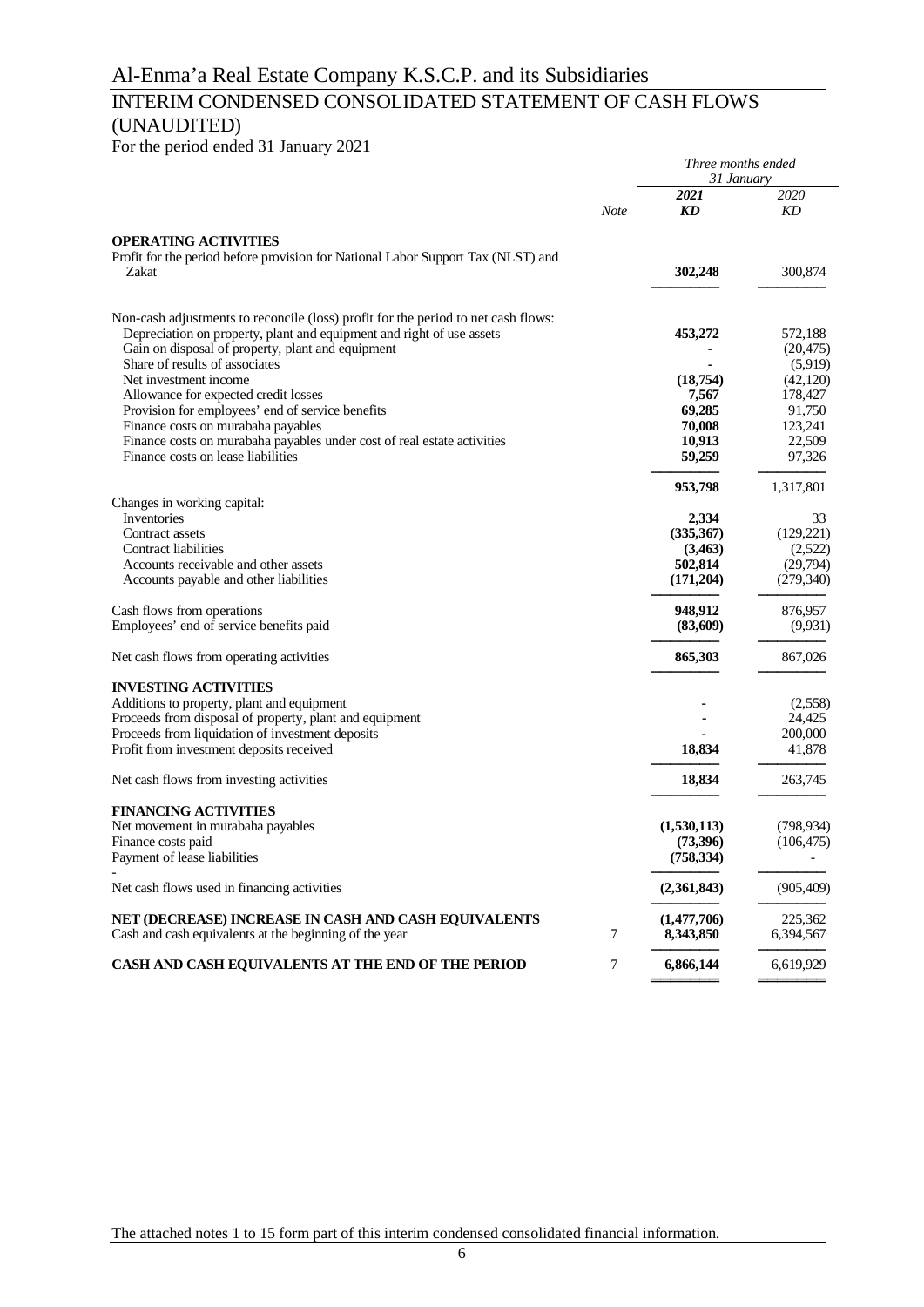As at and for the period ended 31 January 2021

# **1 CORPORATE INFORMATION**

The interim condensed consolidated financial information of Al Enma'a Real Estate Company K.S.C.P. (the "Parent Company") and its Subsidiaries (Collectively, the "Group") for the three-months period ended 31 January 2021 was authorized for issuance in accordance with a resolution of the Parent Company's Board of Directors on 10 March 2021.

The Parent Company is a public Kuwaiti Shareholding Company registered and incorporated in Kuwait on 15 August 1993 whose shares are listed on the Boursa Kuwait. The Parent Company is a subsidiary of Kuwait Finance House K.S.C.P. (the "Ultimate Parent Company"), a registered Islamic Bank in Kuwait, and whose shares are listed on Boursa Kuwait.

The Parent Company is engaged in real estate activities inside and outside Kuwait. The Parent Company's activities in real estate include contracting, management and maintenance of real estate. The Parent Company undertakes contracts to construct buildings and to carry out real estate, commercial, residential, industrial and touristic projects as well as security of public and private real estate, and the transportation of funds and precious metals, in addition to maintenance of mechanical and electrical spare parts and building materials. Surplus funds are invested in direct equity investments, real estate and equity portfolios managed by specialist managers, both local and foreign. All activities are conducted in accordance with Islamic Sharia.

The registered office of the Parent Company is located at Abdullah Mubarak Street, Al-Enma'a Tower, First, Second and Mezzanen three Floors, Kuwait.

As at the reporting date ,the Annual General Assembly of the shareholders of the Parent Company was not held, Accordingly the shareholders of the Parent Company did not approve the consolidated financial statements for the year ended 31 October 2020.

Certain prior period figures have been adjusted to conform with current period presentation.

# **2 BASIS OF PREPARATION**

The interim condensed consolidated financial information of the Group for the three-months period ended 31 January 2021 has been prepared in accordance with IAS 34 "Interim Financial Reporting".

The interim condensed consolidated financial information is prepared on a historical cost basis except for investment properties, financial assets at fair value through other comprehensive income and financial assets at fair value through profit or loss that have been measured at fair value.

The interim condensed consolidated financial information has been presented in Kuwaiti Dinar (KD), which is also the functional currency of the Parent Company.

The interim condensed consolidated financial information does not include all information and disclosures required in the annual consolidated financial statements prepared in accordance with the International Financial Reporting Standards ("IFRS") and should be read in conjunction with the Group's annual consolidated financial statements for the year ended 31 October 2020. In the opinion of the Parent Company's management, all adjustments consisting of normal recurring accruals considered necessary for a fair presentation have been included.

Operating results for the three-months period ended 31 January 2021 are not necessarily indicative of the results that may be expected for the financial year ending 31 October 2021. For more details, please refer to the consolidated financial statements and its related disclosures for the year ended 31 October 2020.

# **3 CHANGES IN ACCOUNTING POLICIES**

### **New standards, interpretations, and amendments adopted by the Group**

The accounting policies adopted, and methods of computation followed are consistent with those of the previous financial year, except for items disclosed below. The Group has not early adopted any standard, interpretation or amendment that has been issued but is not yet effective.

Several amendments and interpretations apply for the first time in 2020, but do not have an impact on the interim condensed consolidated financial information of the Group.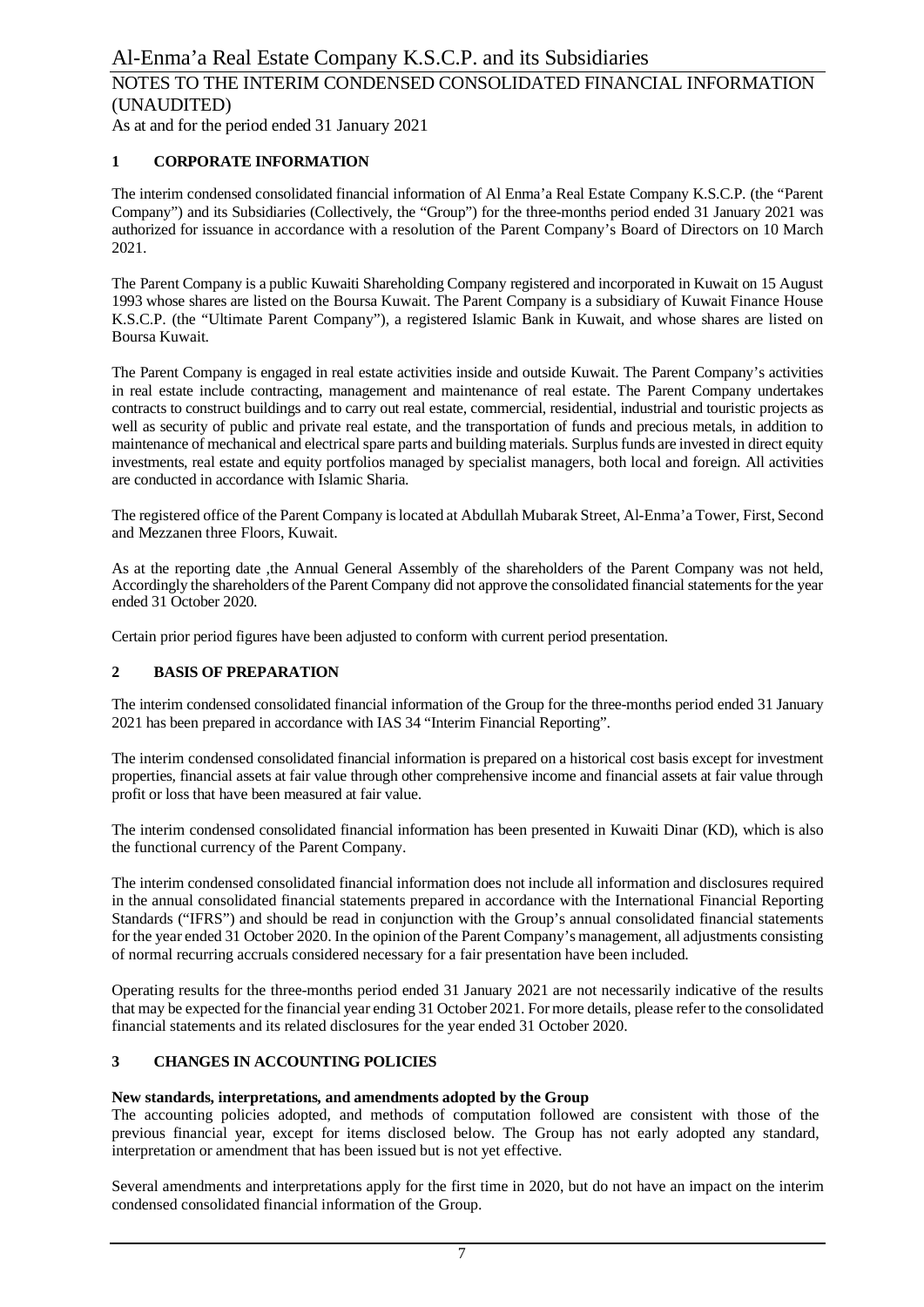As at and for the period ended 31 January 2021

### **3 CHANGES IN ACCOUNTING POLICIES (continued)**

### **Conceptual Framework for Financial Reporting issued on 29 March 2018**

The Conceptual Framework is not a standard, and none of the concepts contained therein override the concepts or requirements in any standard. The purpose of the Conceptual Framework is to assist the IASB in developing standards, to help preparers develop consistent accounting policies where there is no applicable standard in place and to assist all parties to understand and interpret the standards.

The revised Conceptual Framework includes some new concepts, provides updated definitions and recognition criteria for assets and liabilities and clarifies some important concepts. These amendments have no impact on the interim condensed consolidated financial information of the Group.

### **Amendments to IFRS 3:** *Definition of a Business*

The amendment to IFRS 3 clarifies that to be considered a business, an integrated set of activities and assets must include, at a minimum, an input and a substantive process that together significantly contribute to the ability to create output. Furthermore, it clarified that a business can exist without including all of the inputs and processes needed to create outputs. These amendments had no impact on the consolidated financial statements of the Group, but may impact future periods should the Group enter into any business combinations.

Since the amendments apply prospectively to transactions or other events that occur on or after the date of first application, these amendments have no impact on the interim condensed consolidated financial information of the Group.

### **Amendments to IAS 1 and IAS 8:** *Definition of Material*

The amendments provide a new definition of material that states "information is material if omitting, misstating or obscuring it could reasonably be expected to influence decisions that the primary users of general purpose financial statements make on the basis of those financial statements, which provide financial information about a specific reporting entity."

The amendments clarify that materiality will depend on the nature or magnitude of information, either individually or in combination with other information, in the context of the financial statements. A misstatement of information is material if it could reasonably be expected to influence decisions made by the primary users. These amendments had no impact on the interim condensed consolidated financial information of, nor is there expected to be any future impact to the Group.

### **4 STANDARDS ISSUED BUT NOT YET EFFECTIVE**

Standards issued but not yet effective up to the date of issuance of the Group's interim condensed consolidated financial information are listed below.

### **Reference to the Conceptual Framework – Amendments to IFRS 3**

In May 2020, the IASB issued Amendments to IFRS 3 *Business Combinations - Reference to the Conceptual Framework*. The amendments are intended to replace a reference to the *Framework for the Preparation and Presentation of Financial Statements*, issued in 1989, with a reference to the *Conceptual Framework for Financial Reporting* issued in March 2018 without significantly changing its requirements.

The Board also added an exception to the recognition principle of IFRS 3 to avoid the issue of potential 'day 2' gains or losses arising for liabilities and contingent liabilities that would be within the scope of IAS 37 or IFRIC 21 Levies, if incurred separately.

At the same time, the Board decided to clarify existing guidance in IFRS 3 for contingent assets that would not be affected by replacing the reference to the Framework for the Preparation and Presentation of Financial Statements.

The amendments are effective for annual reporting periods beginning on or after 1 January 2022 and apply prospectively.

The amendments are not expected to have a material impact on the Group.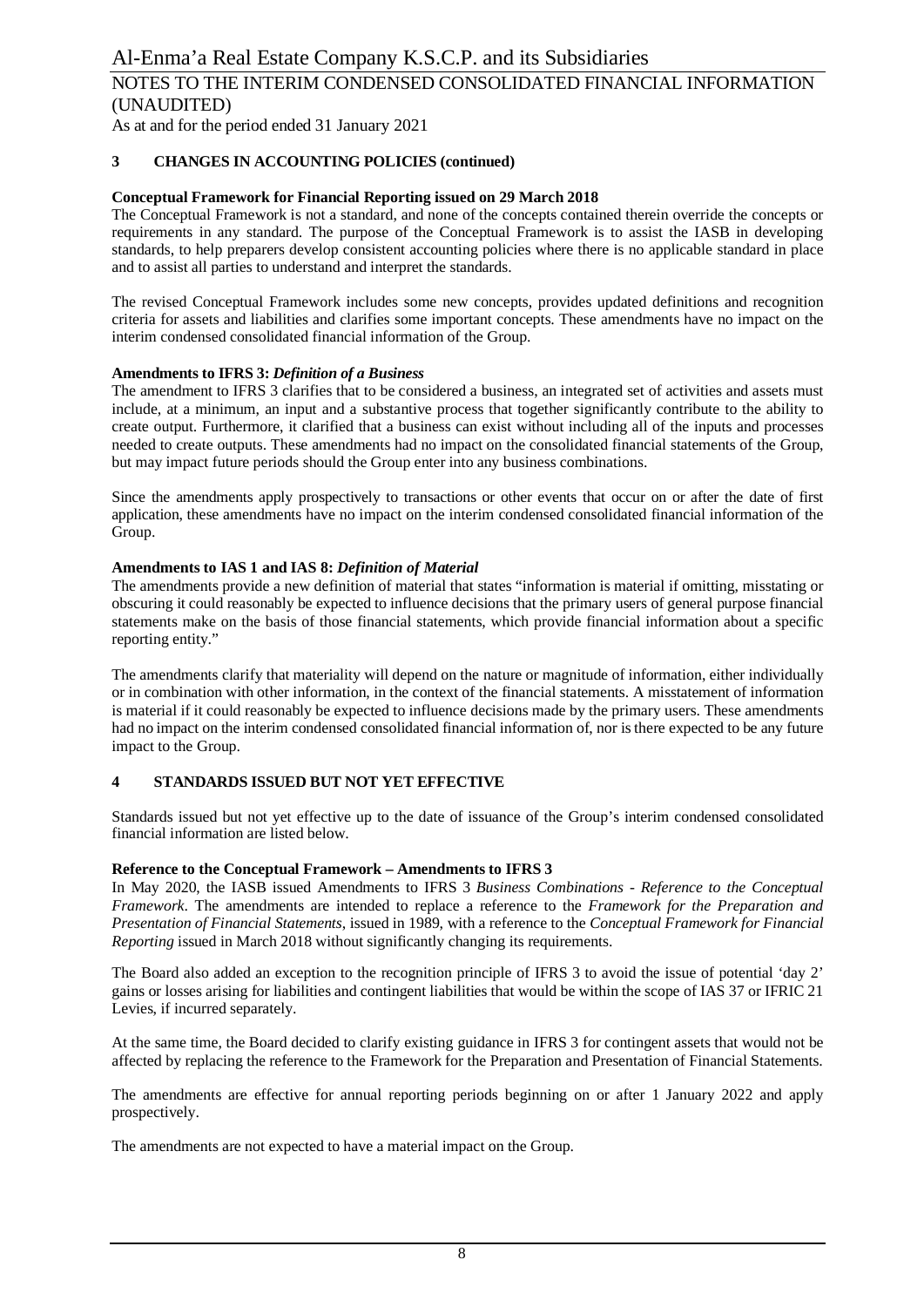As at and for the period ended 31 January 2021

# **4 STANDARDS ISSUED BUT NOT YET EFFECTIVE (continued)**

# **Property, Plant and Equipment: Proceeds before Intended Use – Amendments to IAS 16**

In May 2020, the IASB issued Property, Plant and Equipment — Proceeds before Intended Use, which prohibits entities from deducting from the cost of an item of property, plant and equipment, any proceeds from selling items produced while bringing that asset to the location and condition necessary for it to be capable of operating in the manner intended by management. Instead, an entity recognises the proceeds from selling such items, and the costs of producing those items, in profit or loss.

The amendment is effective for annual reporting periods beginning on or after 1 January 2022 and must be applied retrospectively to items of property, plant and equipment made available for use on or after the beginning of the earliest period presented when the entity first applies the amendment.

The amendments are not expected to have a material impact on the Group.

### **IFRS 9 Financial Instruments – Fees in the '10 per cent' test for derecognition of financial liabilities**

As part of its 2018-2020 annual improvements to IFRS standards process the IASB issued amendment to IFRS 9. The amendment clarifies the fees that an entity includes when assessing whether the terms of a new or modified financial liability are substantially different from the terms of the original financial liability. These fees include only those paid or received by the borrower and the lender, including fees paid or received by either the borrower or lender on the other's behalf. An entity applies the amendment to financial liabilities that are modified or exchanged on or after the beginning of the annual reporting period in which the entity first applies the amendment.

The amendment is effective for annual reporting periods beginning on or after 1 January 2022 with earlier adoption permitted. The Group will apply the amendments to financial liabilities that are modified or exchanged on or after the beginning of the annual reporting period in which the entity first applies the amendment.

The amendments are not expected to have a material impact on the Group.

# **5 BASIC AND DILUTED EARNINGS PER SHARE**

Basic earnings per share are calculated by dividing the profit for the period by the weighted average number of ordinary shares outstanding during the period (excluding treasury shares). Diluted earnings per share are calculated by dividing the profit for the period by the weighted average number of ordinary shares outstanding during the period (excluding treasury shares) plus the weighted average number of ordinary shares that would be issued on the conversion of all the dilutive potential ordinary shares into ordinary shares. As at 31 January, the Parent Company did not have any diluted shares, or treasury shares.

|                                                                 | <i>Three months ended</i><br>31 January |             |  |
|-----------------------------------------------------------------|-----------------------------------------|-------------|--|
|                                                                 | 2021                                    | 2020        |  |
| Profit for the period (KD)                                      | 291,904                                 | 281,208     |  |
| Weighted average number of shares outstanding during the period | 450,534,680                             | 450,534,680 |  |
| Basic and diluted earnings per share                            | $0.65$ fils                             | $0.62$ fils |  |
|                                                                 |                                         |             |  |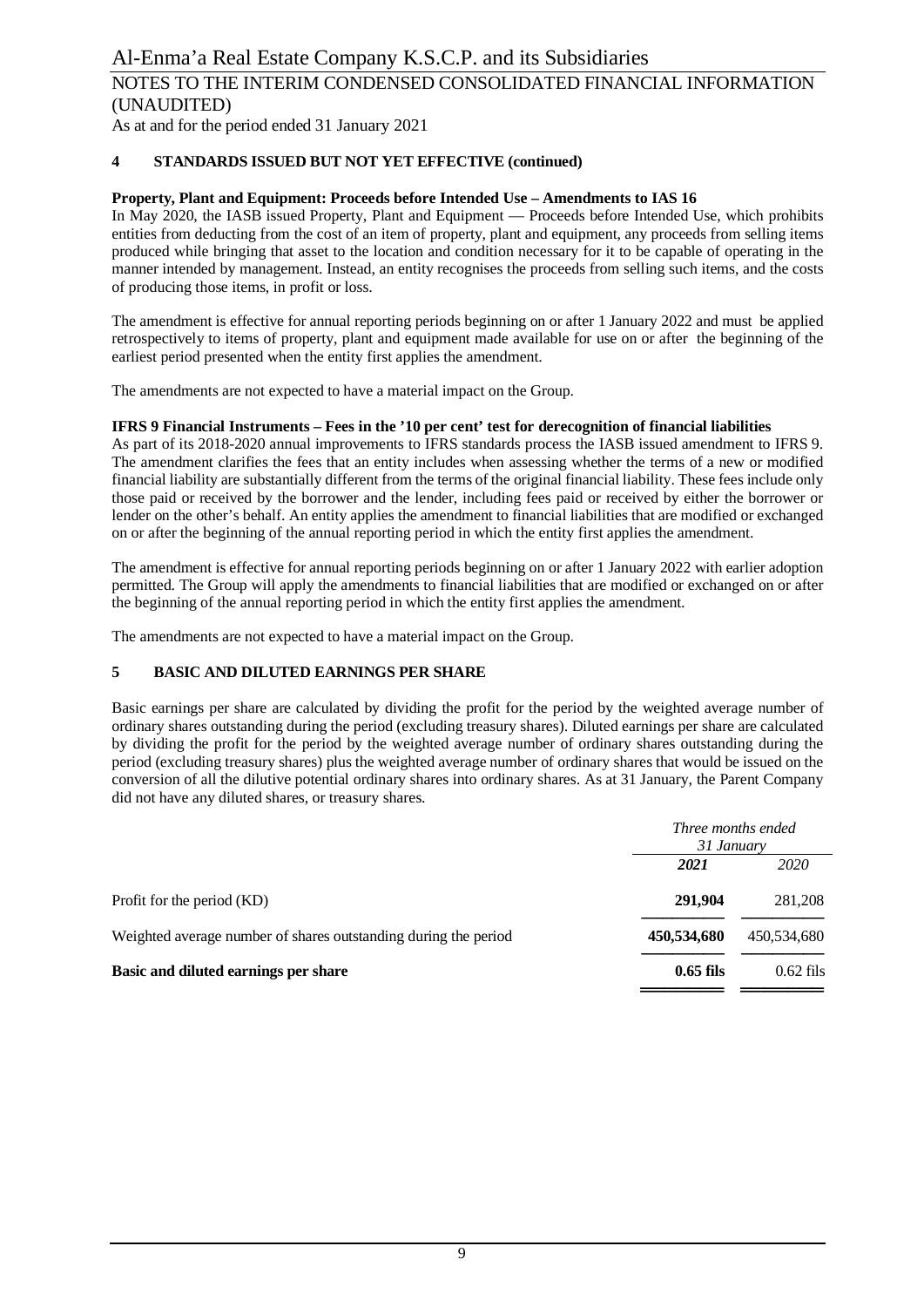As at and for the period ended 31 January 2021

### **6 INVESTMENT PROPERTIES**

|                                          | (Audited)          |                    |                    |  |  |  |
|------------------------------------------|--------------------|--------------------|--------------------|--|--|--|
|                                          | 31 January<br>2021 | 31 October<br>2020 | 31 January<br>2020 |  |  |  |
|                                          | KD                 | KD                 | KD                 |  |  |  |
| As at the beginning of the period / year | 41,138,050         | 42,443,004         | 42,443,004         |  |  |  |
| Disposals during period / year           |                    |                    |                    |  |  |  |
| Unrealized loss on evaluation            |                    | (1,304,954)        |                    |  |  |  |
|                                          | 41,138,050         | 41,138,050         | 42,443,004         |  |  |  |
|                                          |                    |                    |                    |  |  |  |

The fair value of investment properties has been determined based on valuation performed by two independent professional real estate valuation experts as of 31 October 2020 who are specialized in valuing such type of properties. Both valuers have used the following methods:

- Some developed properties have been valued using the income capitalization approach assuming full capacity of the property;
- <sup>u</sup> Other developed properties have been valued using the market approach based on recent transactions for properties with characteristics and location similar to those of the Group's properties;

Description of the above valuation methods is provided in detail in Note 11. There are no events or circumstances which will impact the fair value of the investment properties at the reporting date.

As at 31 January 2021, investment properties with a carrying value amounting to KD 16,820,000 and KD 12,232,000 (31 October 2020: KD 16,820,000 and KD 12,232,000 and 31 January 2020: KD 17,236,000 and KD 12,520,000) are pledged as a security against murabaha payables to the Ultimate Parent Company (Note 8) and local financial institutions, respectively.

#### **7 CASH AND CASH EQUIVALENTS**

Cash and cash equivalents included in the interim condensed consolidated statement of cash flows are reconciled to the related items in the interim condensed consolidated statement of financial position as follows:

|                                                                           | (Audited)  |            |            |  |
|---------------------------------------------------------------------------|------------|------------|------------|--|
|                                                                           | 31 January | 31 October | 31 January |  |
|                                                                           | 2021       | 2020       | 2020       |  |
|                                                                           | <b>KD</b>  | KD         | KD         |  |
| Investment deposits                                                       | 6,853,616  | 6,903,616  | 5,603,616  |  |
| Bank balances and cash                                                    | 686,331    | 2,046,511  | 1,596,049  |  |
|                                                                           | 7,539,947  | 8,950,127  | 7,199,665  |  |
| Less:                                                                     |            |            |            |  |
| Investment deposits with original maturities of more than three<br>months |            |            |            |  |
| Bank overdrafts (included under accounts payable and other                |            |            |            |  |
| liabilities)                                                              | (673,803)  | (606, 277) | (579, 736) |  |
| Cash and cash equivalents at the end of the period /year                  | 6,866,144  | 8,343,850  | 6,619,929  |  |
|                                                                           |            |            |            |  |

As at 31 January 2021, bank balances and cash include an amount of KD 128,579 (31 October 2020: KD 989,262 and 31 January 2020: KD 1,066,740) which represents amounts held with the Ultimate Parent Company (Note 8).

As at 31 January 2021, investment deposits include an amount of KD 6,853,616 (31 October 2020: KD 6,903,616 and 31 January 2020: KD 5,303,616) which represents amounts held with the Ultimate Parent Company (Note 8).

As at 31 January 2021, bank overdrafts include an amount of KD 65,820 (31 October 2020: KD 24 and 31 January 2020: KD 139) which represents amounts withdrawn from the Ultimate Parent Company (Note 8).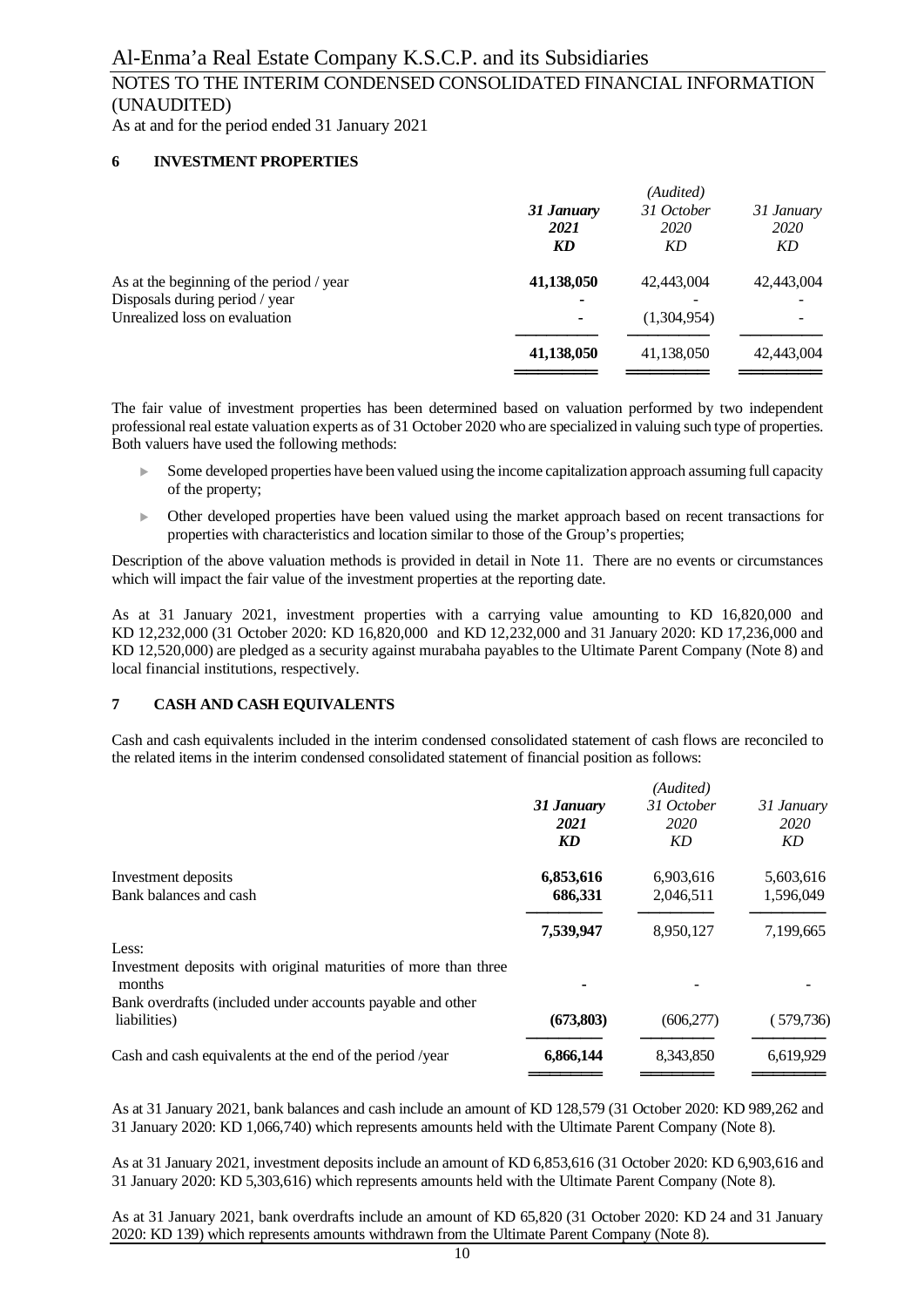# NOTES TO THE INTERIM CONDENSED CONSOLIDATED FINANCIAL INFORMATION (UNAUDITED)

As at and for the period ended 31 January 2021

### **8 RELATED PARTY TRANSACTIONS**

These represent transactions with major shareholders, associates, directors and executive officers of the Group, close members of their families and companies of which they are principal owners or over which they are able to exercise control or significant influence entered into by the Group in the ordinary course of business. Pricing policies and terms of these transactions are approved by the Parent Company's Board of Directors.

Transactions and balances with related parties included in the interim condensed consolidated financial information are as follows:

*Interim condensed consolidated statement of income:*

|                                     | <b>Three months ended 31 January</b> |                 |           |           |
|-------------------------------------|--------------------------------------|-----------------|-----------|-----------|
|                                     | <b>Other</b>                         | <b>Ultimate</b> |           |           |
|                                     | <b>Related</b>                       | <b>Parent</b>   | Total     | Total     |
|                                     | parties                              | Company         | 2021      | 2020      |
|                                     | KD                                   | KD              | KD        | KD        |
| Revenue from services rendered      |                                      | 859,415         | 859,415   | 891,432   |
| Profit on investment deposits       | $\overline{\phantom{a}}$             | 18,834          | 18.834    | 38,272    |
| Cost of services rendered           | 20,937                               |                 | 20.937    | 40        |
| Cost of construction                | 2.719                                |                 | 2.719     | 13,998    |
| General and administrative expenses | (14, 552)                            |                 | (14, 552) |           |
| Finance costs on murabaha payables  |                                      | (11,253)        | (11,253)  | (41, 634) |

Revenue from services rendered include KD 45,679 (31 January 2020: KD 52,747) which has been earned from trust and fiduciary activities (Note 15).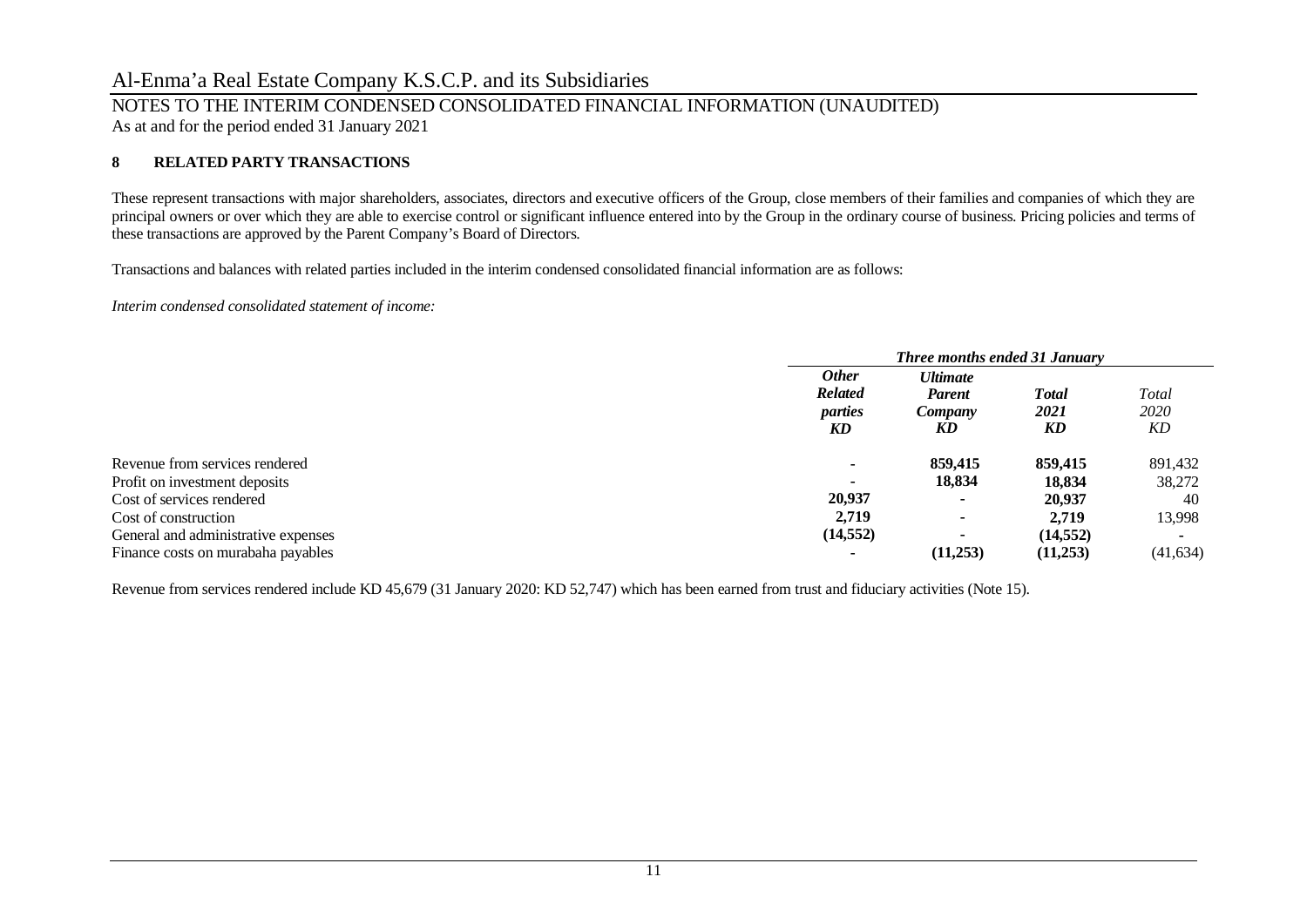As at and for the period ended 31 January 2021

### **8 RELATED PARTY TRANSACTIONS (continued)**

|                                            | <b>Ultimate</b><br><b>Parent</b><br>Company<br>KD | 31 January<br>2021<br>KD | (Audited)<br>31 October<br>2020<br>KD | 31 January<br>2020<br>KD |
|--------------------------------------------|---------------------------------------------------|--------------------------|---------------------------------------|--------------------------|
| Interim condensed consolidated statement   |                                                   |                          |                                       |                          |
| of financial position:                     |                                                   |                          |                                       |                          |
| Amounts due from related parties (included |                                                   |                          |                                       |                          |
| under accounts receivable and other assets | 398,687                                           | 398,687                  | 394,398                               | 438,326                  |
| Investment deposits (Note 7)               | 6,853,616                                         | 6,853,616                | 6,903,616                             | 5,303,616                |
| Bank balances and cash (Note 7)            | 128,579                                           | 128,579                  | 989.262                               | 1,066,740                |
| Murabaha payables                          | 325,627                                           | 325,627                  | 982.451                               | 2.015.916                |
| Bank overdrafts (included under accounts   |                                                   |                          |                                       |                          |
| payable and other liabilities) (Note 7)    | 65,820                                            | 65,820                   | 24                                    | 139                      |

As of 31 January 2021, murabaha payables due to the Ultimate Parent Company are secured against certain investment properties with a carrying value amounting to KD 16,820,000 (31 October 2020: KD 16,820,000 and 31 January 2020: KD 17,236,000), respectively (Note 6).

Amounts due from related parties are interest free and are receivable on demand.

As of 31 January 2021, investment deposits and bank balances amounting to KD 2,500,000 and KD 2,984,094 (31 October 2020: KD 2,500,000 and KD 4,016,354, and 31 January 2020: KD 2,500,000 and KD 3,378,272) respectively, are related to fiduciary assets held with the Ultimate Parent Company (Note 15).

|                                        |        | Three months ended<br>31 January |  |  |
|----------------------------------------|--------|----------------------------------|--|--|
|                                        |        |                                  |  |  |
|                                        | 2021   | <i>2020</i>                      |  |  |
|                                        | KD     | KD                               |  |  |
| Key management compensations:          |        |                                  |  |  |
| Salaries and other short-term benefits | 78,099 | 95,158                           |  |  |
| Employees' end of service benefits     | 6,072  | 8,261                            |  |  |
|                                        | 84,171 | 103.419                          |  |  |
|                                        |        |                                  |  |  |

#### **9 CONTINGENT LIABILITIES**

- (a) As at 31 January 2021, the Group has contingent liabilities representing letters of guarantee issued in the ordinary course of business amounting to KD 17,490,094 (31 October 2020: KD 17,500,344 and 31 January 2020: KD 17,534,282) from which it is anticipated that no material liability will arise.
- (b) Letter of guarantees amounting to KD 11,729,335 (31 October 2020: KD 11,729,335 and 31 January 2020: KD 11,739,835) related to delayed projects amounting to KD 97,110,242 for which the Parent Company did not have approved extension on the project completion date.
- (c) The Parent Company has legal cases filed by subcontractors and the management of the Parent Company does not expect probable obligations from those legal cases. Please refer to Note 13 for more details on significant legal cases.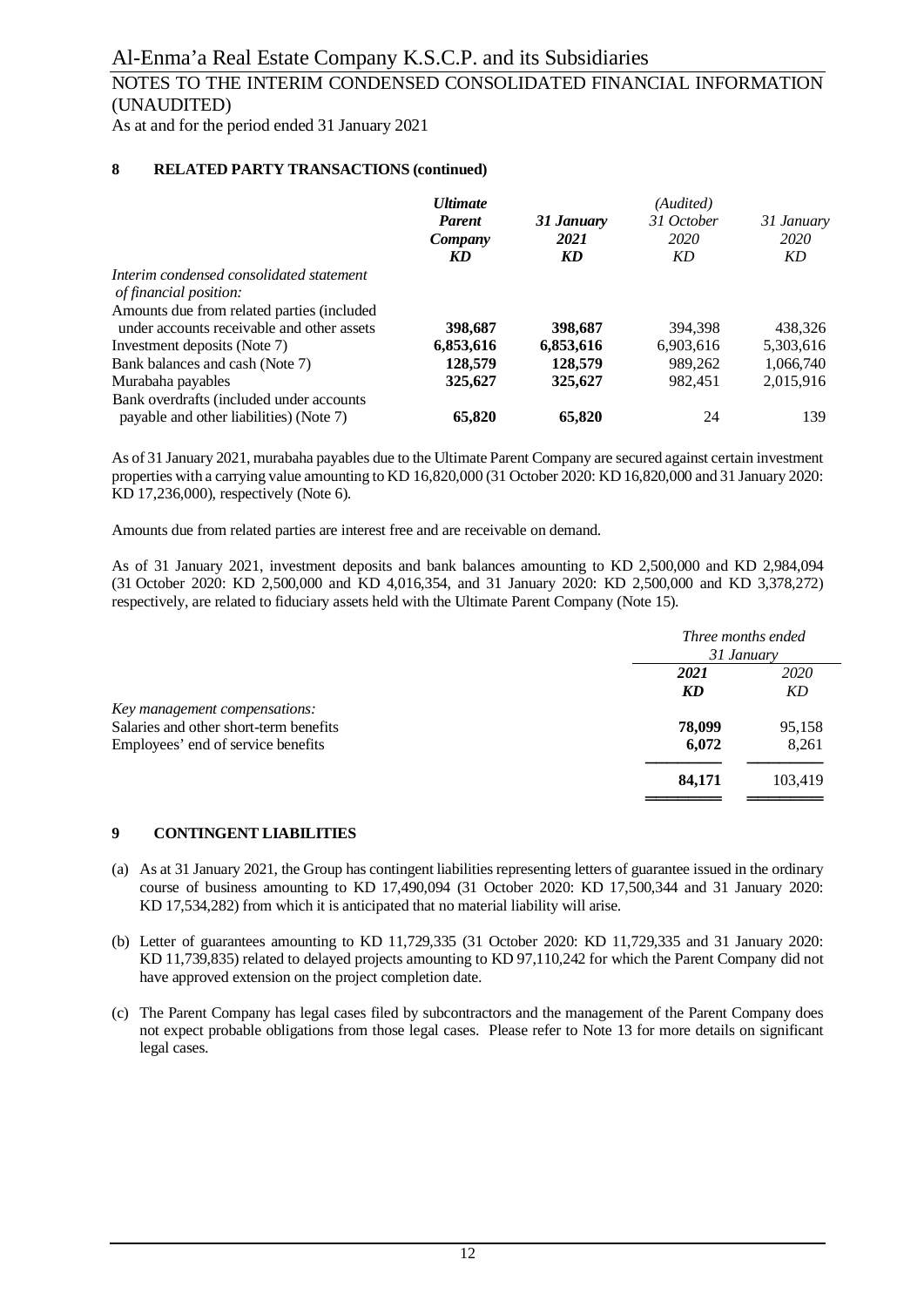As at and for the period ended 31 January 2021

### **10 SEGMENT INFORMATION**

For management purposes, the Group is organized into business units, based on their products and services, in order to manage its various lines of business. For segment reporting, the Group has four reportable operating segments as follows:

*Construction Projects:* undertaking contracts to construct buildings.

*Services Rendered*: undertaking maintenance of mechanical and electrical spare parts and building materials, providing security services, and managing real estate for others.

*Real estate:* managing its own properties and renting properties for others.

*Investments*: participating and investing in shares of local and foreign companies and real estate properties.

No operating segments have been aggregated to form the above reportable operating segments.

Management of the Parent Company monitors the operating results of its business units separately for making decisions about resource allocation and performance assessment. Segment performance is evaluated based on profit or loss and is measured consistently with profit or loss in the interim condensed consolidated financial information.

Reported segment profit or loss is based on internal management reporting information that is regularly reviewed by the chief operating decision maker in order to allocate resources to the segment and to assess its performance and is reconciled to Group profit or loss.

During the periods ended 31 January 2021 and 31 January 2020, there were no significant inter-segment transactions. Segment assets and liabilities comprise those operating assets and liabilities that are directly attributable to the segment.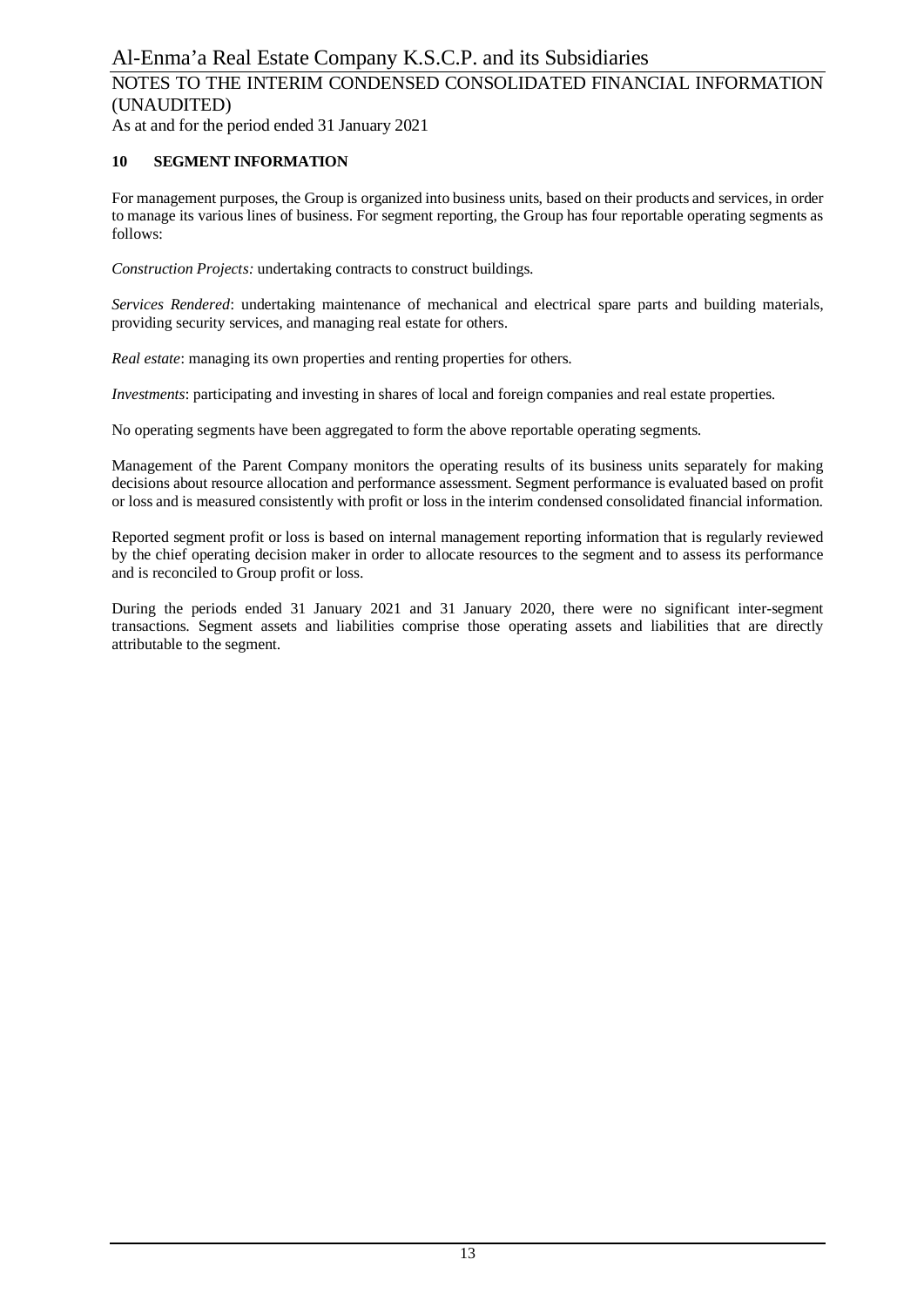# NOTES TO THE INTERIM CONDENSED CONSOLIDATED FINANCIAL INFORMATION (UNAUDITED)

As at and for the period ended 31 January 2021

### **10 SEGMENT INFORMATION (continued)**

Segment information as at and for the three months period ended 31 January is as follows:

|                                                        | <b>Construction</b><br>projects | <b>Services rendered</b>          | <b>Real estate</b>       | <i>Investments</i> | <b>Unallocated</b>     | <b>Total</b>             |
|--------------------------------------------------------|---------------------------------|-----------------------------------|--------------------------|--------------------|------------------------|--------------------------|
|                                                        | KD                              | KD                                | KD                       | <b>KD</b>          | KD                     | KD                       |
| Three months ended 31 January 2021<br>Segment revenues | 338,830                         | 1,936,566                         | 500,834                  | 18,834             | 77,212                 | 2,872,276                |
| Operating and administrative expenses<br>Depreciation  | (428,958)<br>(604)              | (1,555,706)<br>(7,962)            | (102, 133)               | (178, 634)<br>(32) | (280, 269)<br>(26,074) | (2,545,700)<br>(34, 672) |
| Segment costs                                          | (429, 562)                      | (1,563,668)                       | (102, 133)               | (178, 666)         | (306, 343)             | (2,580,372)              |
| (Loss) profit for the period                           | (90, 732)                       | 372,898                           | 398,701                  | (159, 832)         | (229, 131)             | 291,904                  |
| As at 31 January 2021                                  |                                 |                                   |                          |                    |                        |                          |
| Assets                                                 | 11,919,358                      | 10,006,340                        | 35,255,298               | 14,739,734         | 478,832                | 72,399,562               |
| Liabilities                                            | 9,850,506                       | 6,444,007                         | 1,267,512                | 8,272,558          | 2,611,880              | 28,446,463               |
| Capital expenditures and commitments                   |                                 |                                   |                          |                    |                        |                          |
|                                                        | Construction<br>projects<br>KD  | <b>Services</b><br>rendered<br>KD | <b>Real Estate</b><br>KD | Investments<br>KD  | Unallocated<br>KD      | Total<br>KD              |
| As at 31 October 2020                                  |                                 |                                   |                          |                    |                        |                          |
| Assets                                                 | 12,909,719                      | 9,367,986                         | 35,576,256               | 15,556,555         | 1,029,926              | 74,440,442               |
| Liabilities                                            | 9,987,879                       | 6,920,510                         | 1,664,301                | 9,417,149          | 2,789,408              | 30,779,247               |
| Capital expenditures and commitments                   |                                 |                                   |                          |                    | 2,558                  | 2,558                    |
|                                                        |                                 |                                   |                          |                    |                        |                          |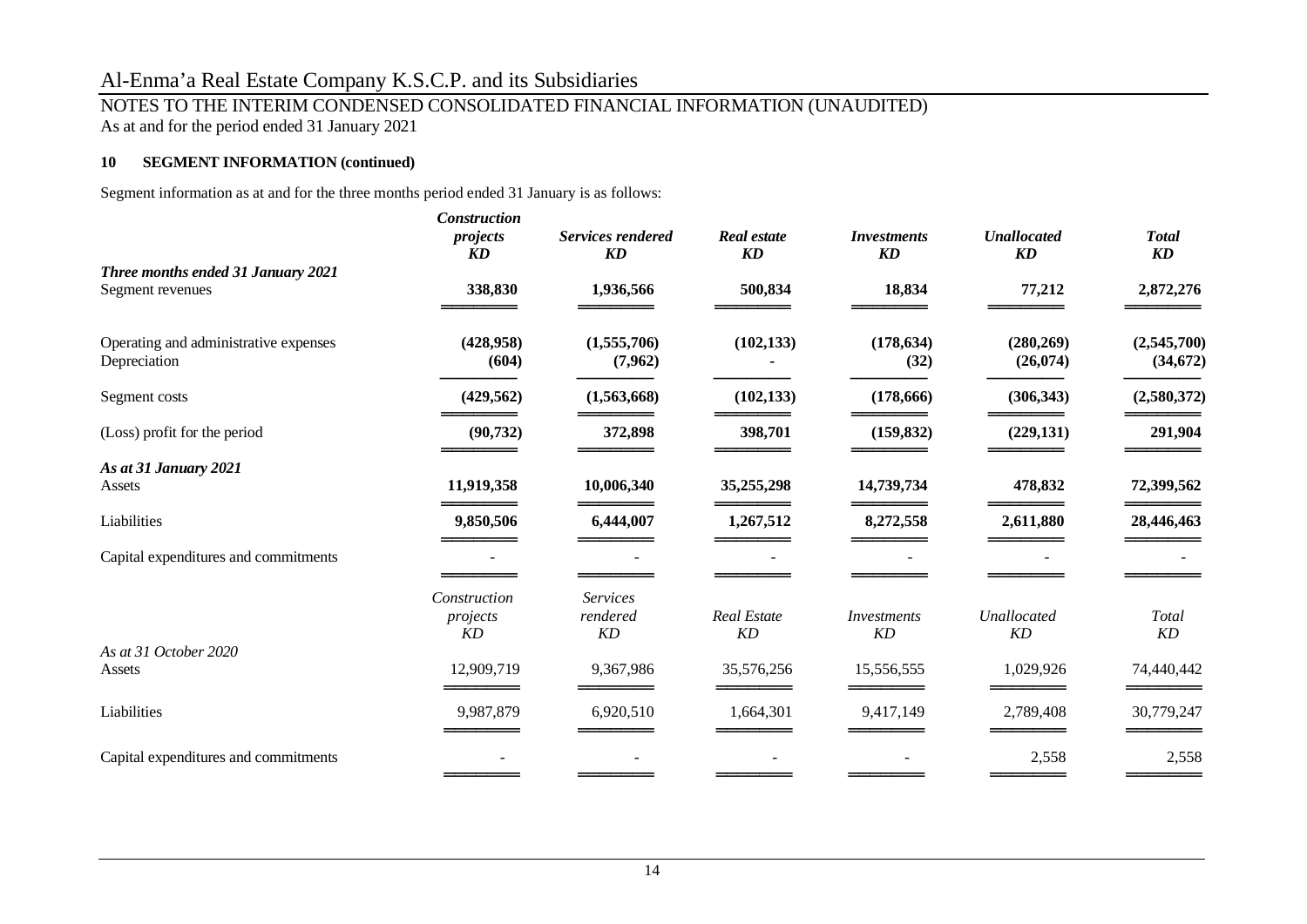# NOTES TO THE INTERIM CONDENSED CONSOLIDATED FINANCIAL INFORMATION (UNAUDITED)

As at and for the period ended 31 January 2021

# **10 SEGMENT INFORMATION (continued)**

|                                                        | Construction<br>projects<br>KD | <b>Services</b><br>rendered<br>KD | Real estate<br>KD | Investments<br>KD   | Unallocated<br>KD       | Total<br>KD               |
|--------------------------------------------------------|--------------------------------|-----------------------------------|-------------------|---------------------|-------------------------|---------------------------|
| Three months ended 31 January 2020<br>Segment revenues | 131,744                        | 2,153,265                         | 599,141           | 48,039              | 33,330                  | 2,965,519                 |
| Operating and administrative expenses<br>Depreciation  | (190, 517)<br>(2,001)          | (1,171,996)<br>(437, 825)         | (55, 638)         | (173, 169)<br>(711) | (520, 803)<br>(131,651) | (2,112,123)<br>(572, 188) |
| Segment costs                                          | (192, 518)                     | (1,609,821)                       | (55, 638)         | (173,880)           | (652, 454)              | (2,684,311)               |
| (Loss) profit for the period                           | (60, 774)                      | 543,444                           | 543,503           | (125, 841)          | (619, 124)              | 281,208                   |
| As at 31 January 2020<br>Assets                        | 11,796,122                     | 12,174,742                        | 35,944,899        | 17,398,967          | 1,043,426               | 78,358,156                |
| Liabilities                                            | 9,526,914                      | 8,761,618                         | 2,001,430         | 10,042,068          | 2,804,023               | 33,136,053                |
| Capital expenditures and commitments                   |                                |                                   | 2,558             |                     |                         | 2,558                     |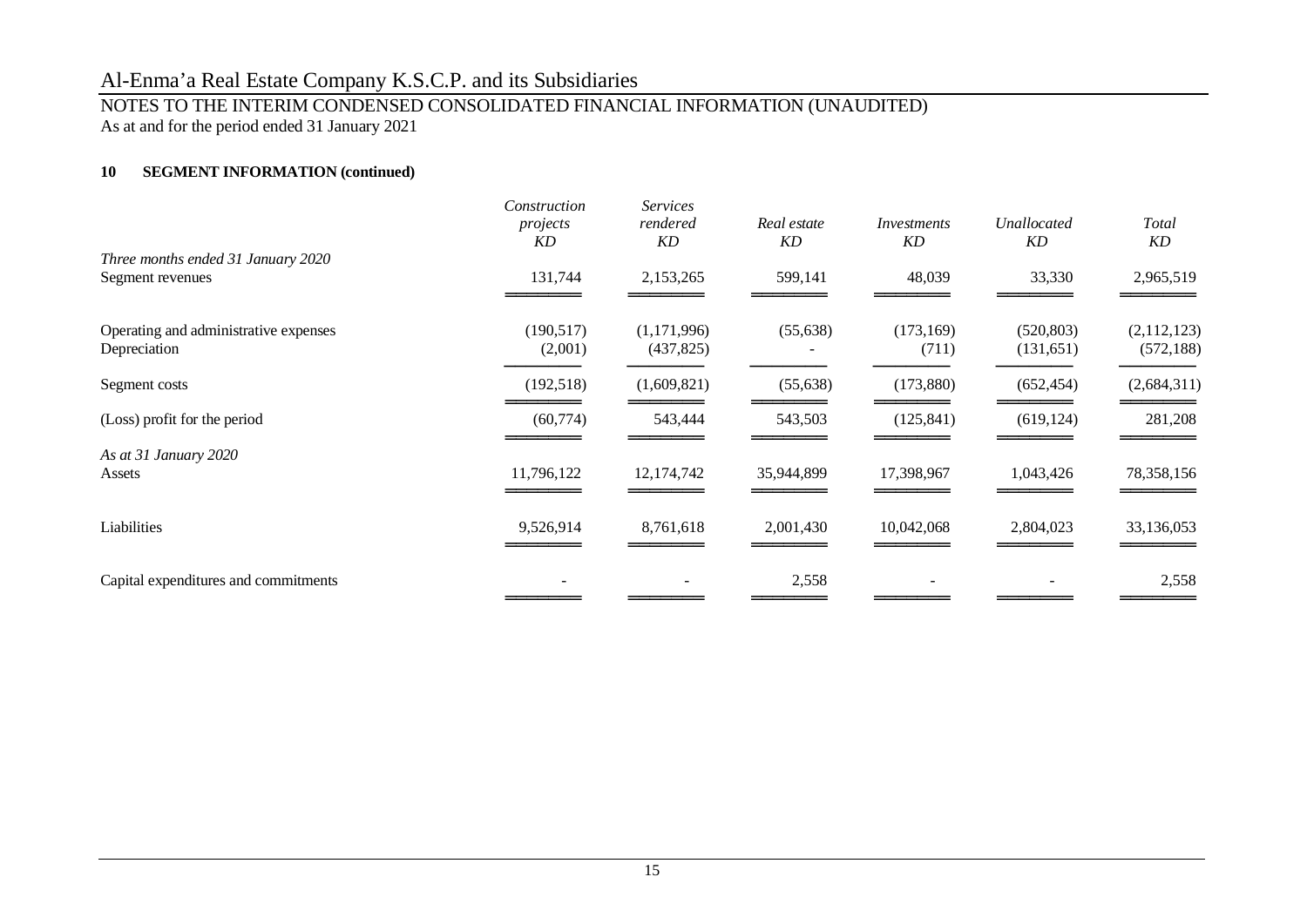# NOTES TO THE INTERIM CONDENSED CONSOLIDATED FINANCIAL INFORMATION (UNAUDITED)

As at and for the period ended 31 January 2021

### **11 FAIR VALUE MEASUREMENT**

Fair value is the price that would be received to sell an asset or paid to transfer a liability in an orderly transaction between market participants at the measurement date.

### **Fair value hierarchy**

The Group uses the following hierarchy for determining and disclosing the fair values of assets recorded at fair value by valuation technique:

- Level 1: Quoted (unadjusted) market prices in active markets for identical assets or liabilities;
- Level 2: Valuation techniques for which the lowest level input that is significant to the fair value measurement is directly or indirectly observable; and
- Level 3: Valuation techniques for which the lowest level input that is significant to the fair value measurement is unobservable.

The following table shows an analysis of assets recorded at fair value by level of the fair value hierarchy:

|                                                                                                         | Level 1<br>KD | Level 2<br><b>KD</b> | Level 3<br>KD | Total<br>KD         |
|---------------------------------------------------------------------------------------------------------|---------------|----------------------|---------------|---------------------|
| As at 31 January 2021<br>Investment properties<br>Financial assets at fair value through profit or loss | 1,757         | 6,025,050            | 35,113,000    | 41,138,050<br>1,757 |
| Financial assets at fair value through other<br>comprehensive income                                    |               |                      | 1,111,587     | 1,111,587           |
|                                                                                                         | 1,757         | 6,025,050            | 36,224,587    | 42,251,394          |
| As at 31 October 2020 (Audited)                                                                         |               |                      |               |                     |
| Investment properties                                                                                   |               | 6,025,050            | 35,113,000    | 41,138,050          |
| Financial assets at fair value through profit or loss                                                   | 1,837         |                      |               | 1,837               |
| Financial assets at fair value through other<br>comprehensive income                                    |               |                      | 1,111,587     | 1,111,587           |
|                                                                                                         | 1,837         | 6,025,050            | 36,224,587    | 42,251,474          |
| As at 31 January 2020                                                                                   |               |                      |               |                     |
| Investment properties                                                                                   |               | 6,647,004            | 35,796,000    | 42,443,004          |
| Financial assets at fair value through profit or loss                                                   | 2,929         |                      |               | 2,929               |
| Financial assets at fair value through other<br>comprehensive income                                    |               |                      | 1,993,508     | 1,993,508           |
|                                                                                                         | 2,929         | 6,647,004            | 37,789,508    | 44,439,441          |
|                                                                                                         |               |                      |               |                     |

During the periods / year ended 31 January 2021, 31 October 2020 and 31 January 2020, there were no transfers between Level 1, level 2, and level 3 fair value measurement.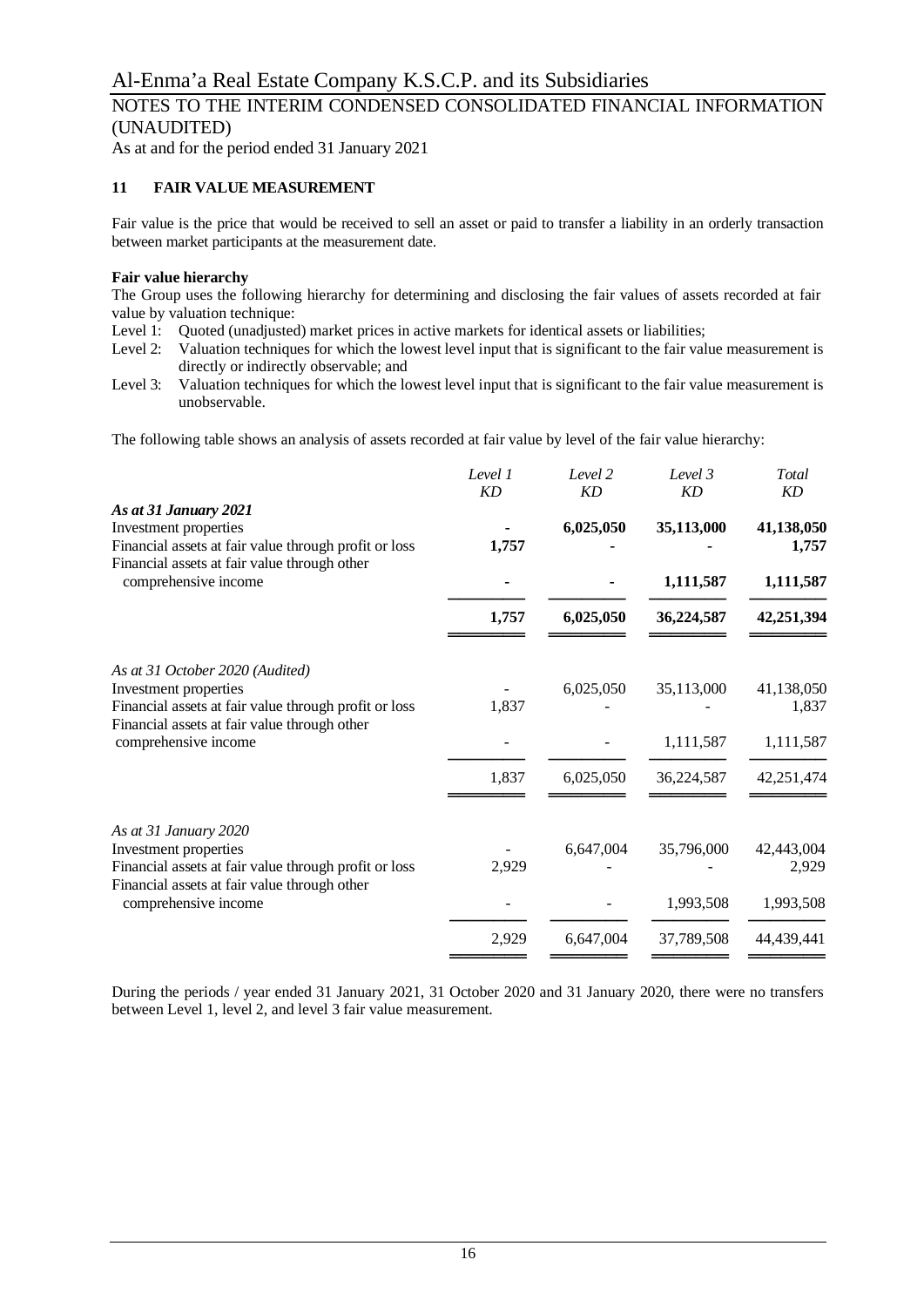# NOTES TO THE INTERIM CONDENSED CONSOLIDATED FINANCIAL INFORMATION (UNAUDITED)

As at and for the period ended 31 January 2021

# **11 FAIR VALUE MEASUREMENT (continued)**

The following table shows a reconciliation of the opening and closing amounts of level three assets, which are recorded at fair value.

|                                                                                                                         | As at the beginning<br>of the year<br><b>KD</b> | Net losses recorded<br>in the interim<br>condensed<br>consolidated<br>statement of income<br>KD | Net losses recorded<br>in the interim<br>condensed<br>consolidated<br>statement of<br>comprehensive<br>income<br>KD | Net purchases,<br>transfers, sales and<br>settlements<br>KD | As at the<br>end of the<br>period<br>KD |
|-------------------------------------------------------------------------------------------------------------------------|-------------------------------------------------|-------------------------------------------------------------------------------------------------|---------------------------------------------------------------------------------------------------------------------|-------------------------------------------------------------|-----------------------------------------|
| <b>31 January 2021</b>                                                                                                  | 35,113,000                                      |                                                                                                 |                                                                                                                     |                                                             | 35,113,000                              |
| Investment properties<br>Financial assets at fair value through other comprehensive income                              | 1,111,587                                       | $\sim$                                                                                          |                                                                                                                     |                                                             | 1,111,587                               |
|                                                                                                                         | 36,224,587                                      |                                                                                                 |                                                                                                                     |                                                             | 36,224,587                              |
|                                                                                                                         | At the beginning<br>of the year<br><b>KD</b>    | Net losses<br>recorded in the<br>consolidated<br>statement of<br>income<br>KD                   | Net losses recorded<br>in the consolidated<br>statement of<br>comprehensive<br>income<br>KD                         | Net purchases,<br>transfers, sales<br>and settlements<br>KD | At the end<br>of the year<br>KD         |
| 31 October 2020 (Audited)<br>Investment properties<br>Financial assets at fair value through other comprehensive income | 35,796,000<br>1,993,508                         | (683,000)                                                                                       | (786, 277)                                                                                                          | (95, 644)                                                   | 35,113,000<br>1,111,587                 |
|                                                                                                                         | 37,789,508                                      | (683,000)                                                                                       | (786, 277)                                                                                                          | (95, 644)                                                   | 36,224,587                              |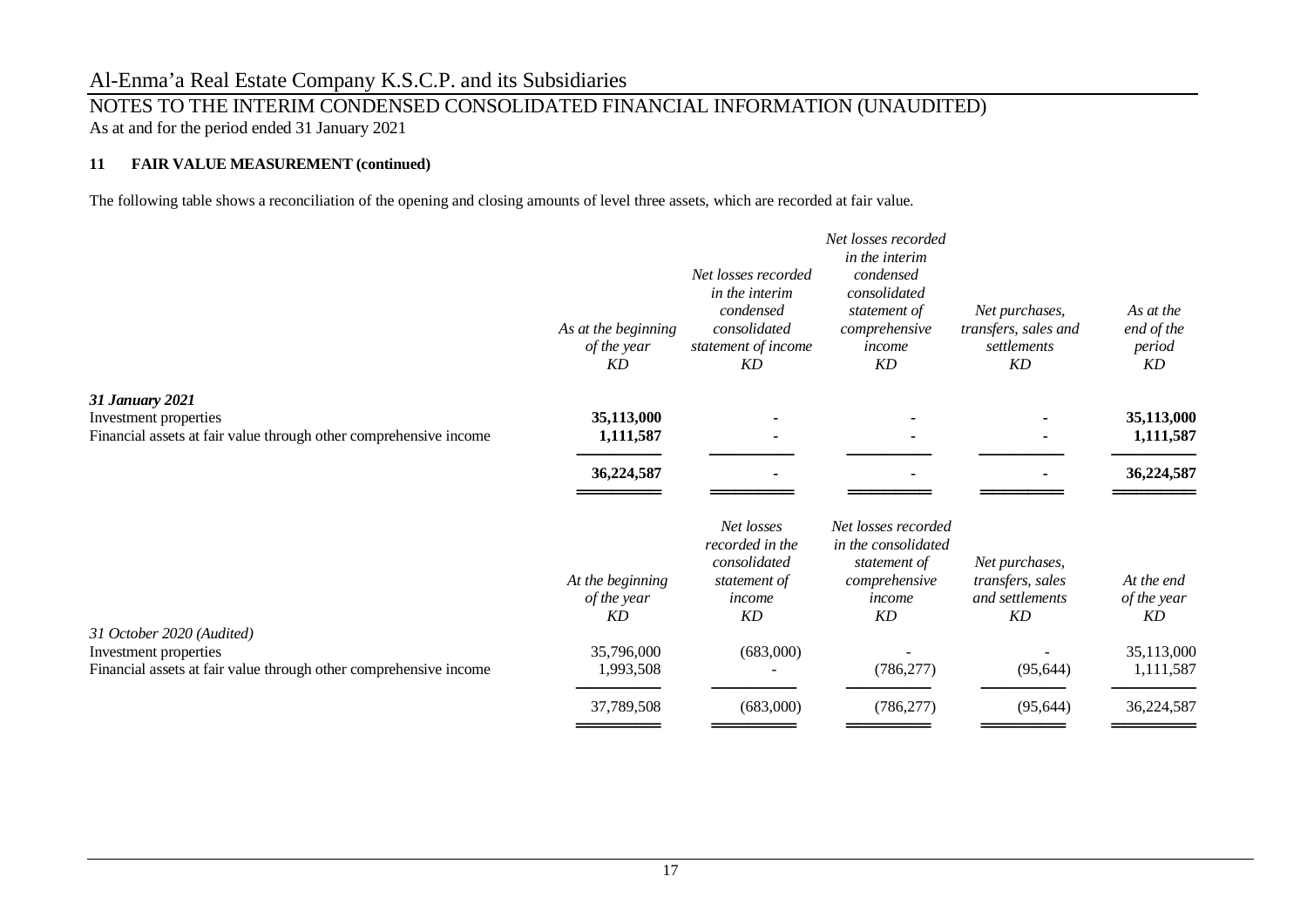As at and for the period ended 31 January 2021

### **11 FAIR VALUE MEASUREMENT (continued)**

|                                                                      | As at the<br>beginning of the<br>year<br>KD | Net losses<br>recorded in the<br>interim<br>condensed<br>consolidated<br>statement of<br>income<br>KD | Net purchases,<br>transfers, sales<br>and settlements<br>KD | As at the<br>end of the<br>period<br>KD |
|----------------------------------------------------------------------|---------------------------------------------|-------------------------------------------------------------------------------------------------------|-------------------------------------------------------------|-----------------------------------------|
| 31 January 2020<br>Investment properties                             | 35,796,000                                  |                                                                                                       |                                                             | 35,796,000                              |
| Financial assets at fair value through<br>other comprehensive income | 1,993,508                                   |                                                                                                       |                                                             | 1,993,508                               |
|                                                                      | 37,789,508                                  |                                                                                                       |                                                             | 37,789,508                              |
|                                                                      |                                             |                                                                                                       |                                                             |                                         |

#### **Description of significant unobservable inputs to valuation of financial assets:**

Unquoted equity securities classified as financial assets at fair value through other comprehensive income are valued using certain inputs and assumptions to determine the fair value based on the average market multiples method, price to book value of comparable companies, and discount for lack marketability and control.

#### **Description of valuation methods used in the fair valuation of investment properties:**

#### *Developed properties*

- Properties are valued using the income capitalization approach assuming full capacity of the property. Income capitalization approach is based on capitalization of the discounted annual cash flows from the property, which is calculated by discounting rental income generated annually by the property, assuming full capacity, using the current market discount rate.
- Properties are valued using the market approach. Market approach is based on a comparison of active market prices for similar properties and recent arm length's market transactions, adjusted for difference in the nature, location or condition of the specific property.

### **12 COVID-19 AND RISK MANAGEMENT IN THE CURRENT ECONOMIC SCENARIO**

The preparation of the Group's interim condensed consolidated financial information requires management to make judgments, estimates and assumptions that affect the reported amounts of revenues, expenses, assets and liabilities, and the accompanying disclosures, and the disclosure of contingent liabilities. The outbreak of novel coronavirus ("COVID-19") since early 2020, globally caused disruptions to businesses and economic activity globally and the declaration of this pandemic by the World Health Organization necessitated the Group's management to revisit its significant judgments in applying the Group's accounting policies and the methods of computation and the key sources of estimation applied to the annual consolidated financial statements for the year ended 31 October 2020.

Whilst it is challenging now, to predict the full extent and duration of its business and economic impact, the Group's management carried out an impact assessment on the overall Group's operations and business aspects and concluded that, as of the issuance date of these interim condensed consolidated financial information, no significant changes are required to the judgements and key estimates.

However, in the view of the current uncertainty, any future change in the assumptions and estimates could result in outcomes that could require a material adjustment to the carrying amounts of the assets or liabilities affected in the future periods. As the situation is rapidly evolving with future uncertainties, management will continue to assess the impact based on prospective developments.

### **12.1 Risk management**

The management is monitoring and reassessing the risk management objectives and policies based on the current updates on COVID-19. For the period ended 31 January 2021, there were no significant changes to the risk management objectives and policies as compared to the audited consolidated financial statements as at 31 October 2020.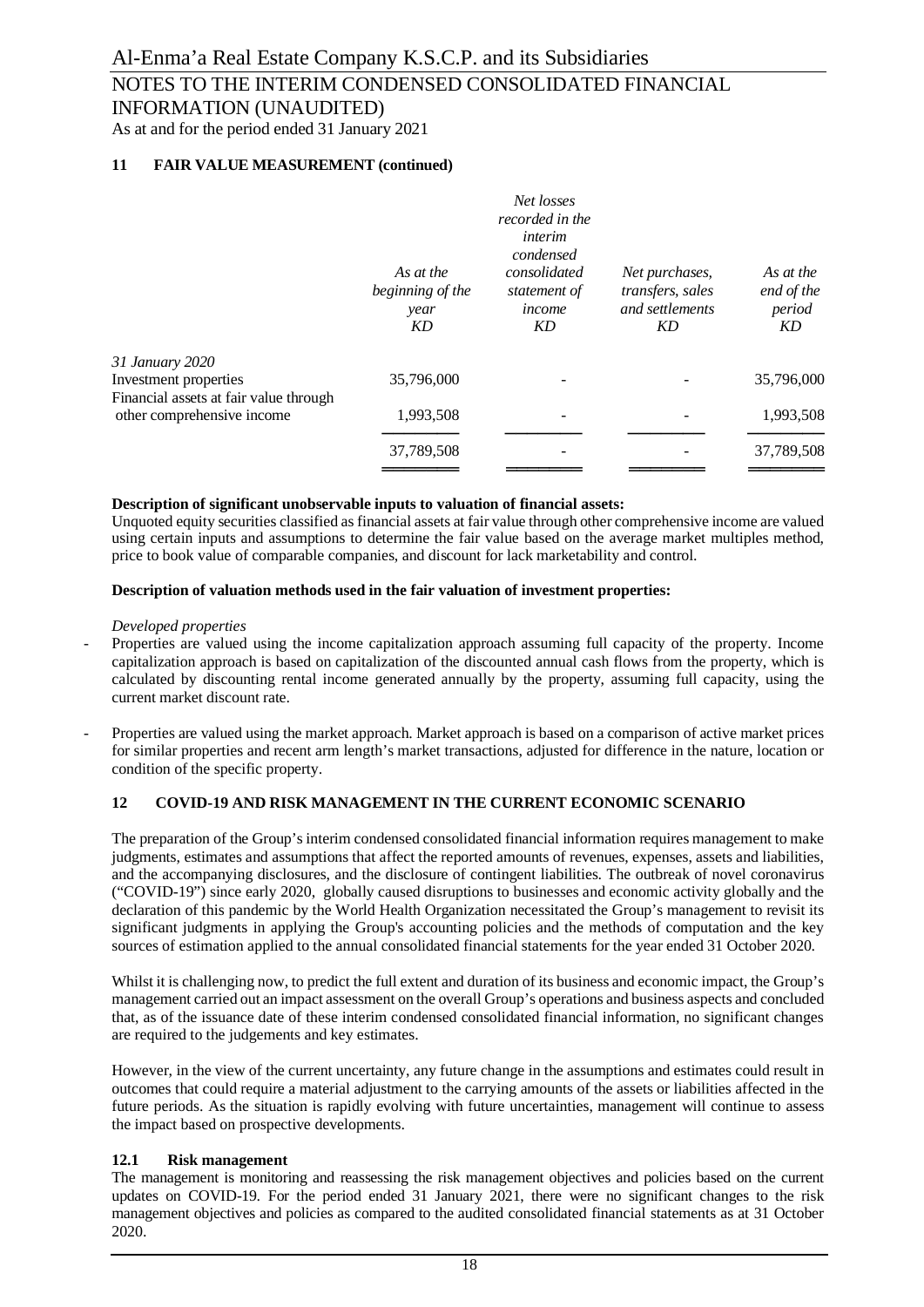As at and for the period ended 31 January 2021

### **12 COVID-19 AND RISK MANAGEMENT IN THE CURRENT ECONOMIC SCENARIO (continued)**

### **12.1.1 Credit risk**

The Group has concluded that it is not significantly exposed to credit risk as a result of the outbreak as its financial assets constitute bank balances and cash, trade receivables, contract assets, and retention receivables. While cash and bank balances are subject to the impairment requirements of IFRS 9, management determined that the identified impairment loss on bank balances and cash was immaterial as these balances are mostly held with counterparties with appropriate credit-ratings assigned by international credit-rating agencies.

The Group's exposure to credit risk from trade receivables, contract assets, and retention receivables is influenced mainly by the individual characteristics of each customer. Credit risk is managed by ensuring that collections are made on a timely manner and by requiring customers to pay advances, substantially eliminating the Group's credit risk in this respect. However, the effects of COVID-19 may increase the amount of ECL recognised relating to trade receivables, contract assets, and retention receivables due to the disruptive effects of the pandemic (e.g. shutdown of operations, reduced consumer spending, etc.). In measuring ECL, the Group considered the actions taken and it expects to take (e.g delays in payments and rent concessions) and the effect of those actions on cash flows.

### **12.1.2 Liquidity risk**

Liquidity risk is the risk that the Group is unable to meet its payment obligations associated with its financial liabilities when they fall due and to replace funds when they are withdrawn.

- $\triangleright$  Day to day funding is managed by monitoring future cash flows to ensure that requirements can be met. This includes replenishment of funds as they mature.
- $\blacktriangleright$  Maintaining rolling forecasts of the Group's overall liquidity position on the basis of expected cash flows.
- Monitoring liquidity ratios and net current assets against internal standards.
- Maintaining debt financing plans.

The Group expects a significantly adverse impact on its liquidity due to COVID-19 outbreak. Management has taken several steps in protecting cash flows through compensating cost saving measures and reductions to discretionary capital expenditure. Further, the Group aims to maintain the level of its bank balances and cash at an amount in excess of expected cash outflows on financial liabilities.

### **12.2 Use of estimates and assumptions**

The Group based its assumptions and estimates on parameters available when the interim condensed consolidated financial information is prepared. The COVID-19 outbreak has created uncertainty for revenue forecasts, sourcing and workforce availability, credit ratings, etc. but also volatility in stock prices, interest and currency exchange rates. Estimates based on such metrics may be subject to change due to market changes in the near term or circumstances arising that are beyond the control of the Group.

Information about key assumptions and estimation uncertainties at the reporting date that have a significant risk of resulting in a material adjustment to the carrying amounts of assets is described below:

### *Trade receivables, contract assets, and retention receivables*

The Group uses the simplified model in calculation of the ECL for trade receivables, contract assets, and retention receivables that do not contain a significant financing component by establishing a provision matrix that is based on its historical credit loss experience, adjusted for forward-looking factors specific to the debtors and the economic environment. However, the segmentation applied in previous periods may no longer be appropriate and may need to be revised to reflect the different ways in which the COVID-19 outbreak affects different types of customers (e.g. by extending payment terms for trade receivables or by following specific guidance issued by the government in relation to the collection of lease or other payments).

The Group will continue to individually assess significant exposures as more reliable data becomes available and accordingly determine if any adjustment in the ECL is required in subsequent reporting periods.

### **12.3 Subsequent events**

The implications of COVID-19 are ongoing and the ultimate outcome of this event is unknown and therefore the full impact on the Group for events and circumstances that arose after the reporting date cannot be reasonably quantified at the authorisation date of this interim condensed consolidated financial information. The effect of COVID-19 on the Group, when known, will be incorporated into the determination of the Group's estimates and assumptions that affect the reported amounts of revenues, expenses, assets and liabilities.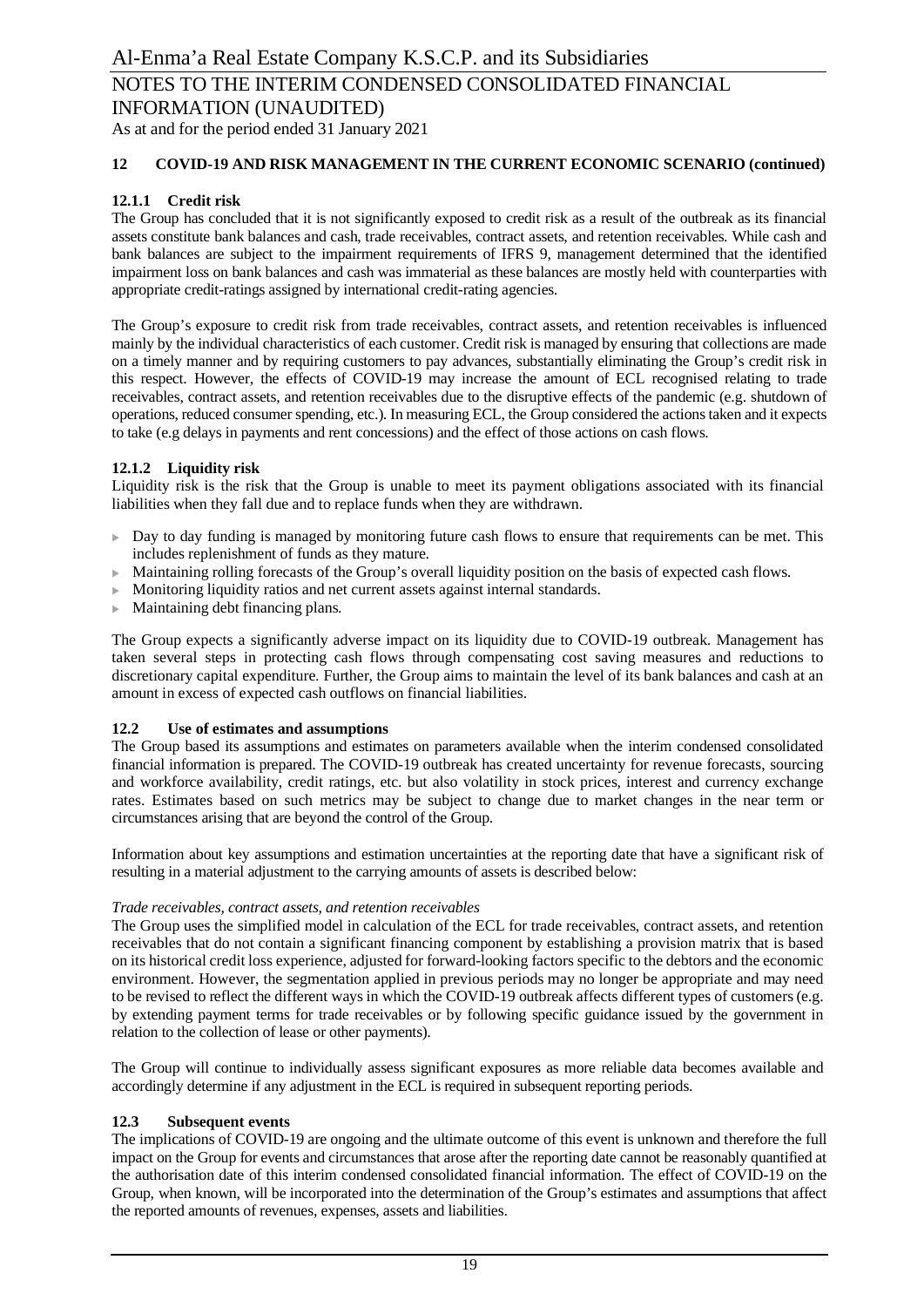As at and for the period ended 31 January 2021

# **13 LEGAL CASES**

On the 24th of November 2020, the court of appeal issued a verdict stating that an amount of KD 1,085,931 is to be paid by the Group to a subcontractor, in addition to returning the letters of guarantee amounting to KD 121,600 to the subcontractor. On the 19th of January 2021, the Group has presented an appeal to the court of cassation regarding the verdict issued and up to the date of the issuance of the interim condensed consolidated financial information, no final verdict has been issued by the court of cassation obligating the Group to pay these amounts.

On the 13<sup>th</sup> of December 2020, the court of first instance has issued an initial verdict stating that an amount of KD 163,159 is due to the Group from a subcontractor. The decision has been appealed by both sides of the legal case, and the court decision to discuss the appeal is set on  $15<sup>th</sup>$  March 2021 and up to the date of the issuance of the interim condensed consolidated financial information, no final verdict issued by the court has been issued.

On the  $30<sup>th</sup>$  of December 2020, the court of appeal issued a verdict stating that an amount of KD 247,692, in addition to interest amounting to 7 % of the amount is to be paid by the Group to a subcontractor. The Group presented an appeal to the court of cassation in regard to the verdict issued by the court of appeal and up to the date of the issuance of the interim condensed consolidated financial information, no final verdict has been issued by the court of cassation obligating the Group to pay these amounts.

On the  $26<sup>th</sup>$  of January 2021, the court of first instance has issued an initial verdict stating that an amount of KD 6,588,572 is due from the Group to a subcontractor and up to the date of the issuance of the interim condensed consolidated financial information, the financial impact cannot be determined by the Group since the initial verdict is not final and will be appealed by the Group.

### **14 GOVERNMENT GRANT**

During the reporting period, the Parent Company has received financial support amounting to KD 75,105 which is accounted for in accordance with IAS 20 *'Accounting for Government Grants and Disclosures of Government Assistance'* and is recognised in the interim condensed consolidated statement of income within 'other income'.

### **15 FIDUCIARY ASSETS**

The Group manages rented real estate portfolios on behalf of the Ultimate Parent Company and other third parties. The Group collects rental income and deposits it in fiduciary bank accounts.

The aggregate value of investment deposits and bank balances held in a trust or fiduciary capacity by the Group at 31 January 2021 amounted to KD 2,500,000 and KD 3,803,128, respectively (31 October 2020: KD 2,500,000 & 4,685,432 and 31 January 2020: KD 2,500,000 & 4,102,050 respectively), out of which are investment deposits and bank balances related to the Ultimate Parent Company amounting to KD 2,500,000 and KD 2,984,094, respectively (31 October 2020: KD 2,500,000 & 4,016,354 and 31 January 2020: KD 2,500,000 & 3,378,272 respectively).

Revenue from services rendered includes KD 114,904 (31 January 2020: KD 122,070) arising from trust and fiduciary activities, out of which KD 45,679 (31 January 2020: KD 52,747) has been earned from services rendered to the Ultimate Parent Company (Note 8).